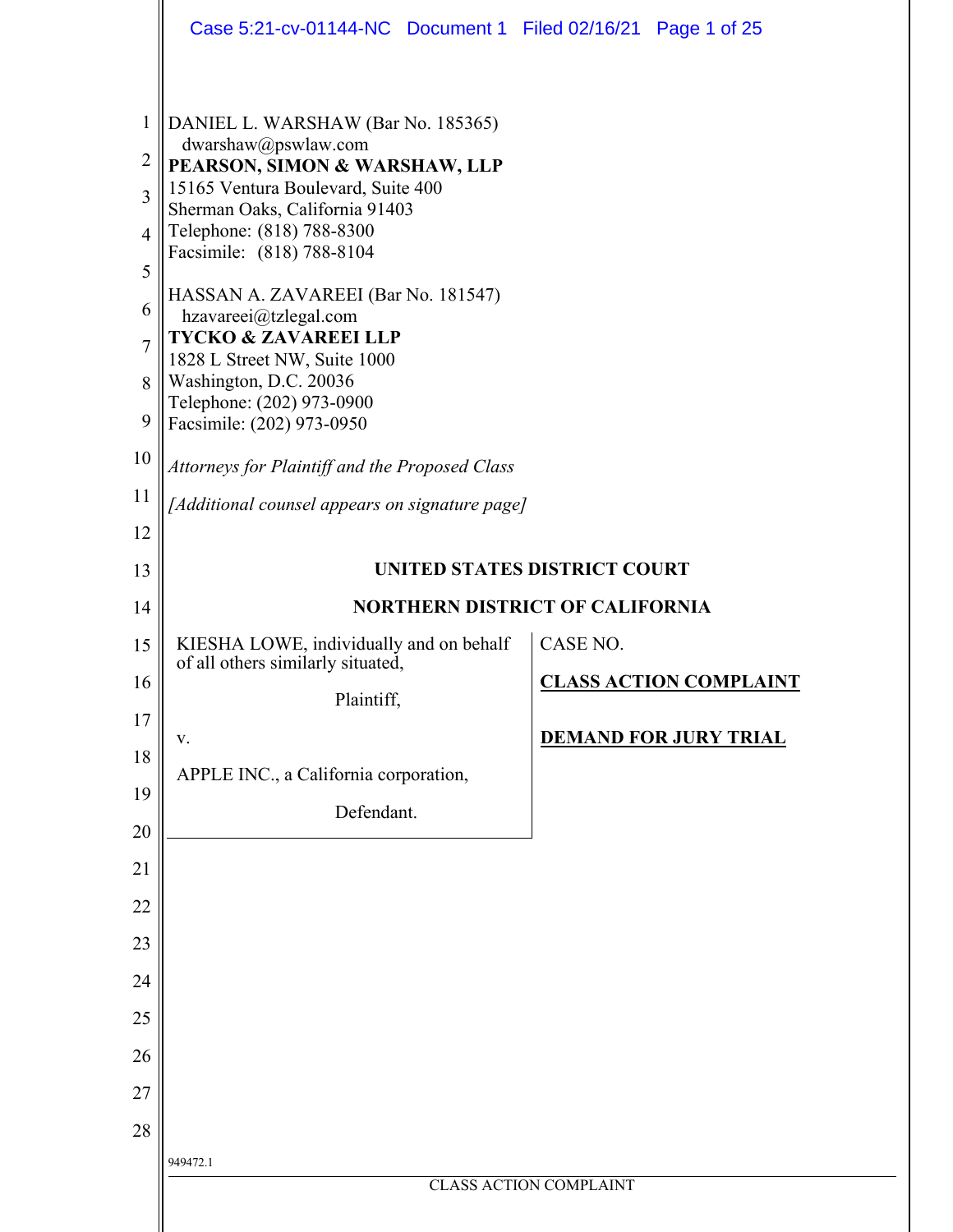1 2 3 4 5 Plaintiff Kiesha Lowe ("Plaintiff Lowe"), individually and on behalf of all other persons similarly situated, and through her attorneys of record, alleges the following against Apple Inc. ("Apple" or "Defendant"), based upon personal knowledge with respect to herself, on information and belief derived from investigation of counsel, and review of public documents as to all other matters.

# **INTRODUCTION**

7 8 9 10 11 12 1. This is a class action arising from Apple's profiting from illegal gambling games developed by Zynga, Inc. ("Zynga") and offered, sold, and distributed by Apple through its App Store for consumers to download and play. Apple offers, sells, and distributes casino-style slot machines, casino-style table games, and other common gambling games to consumers through its App Store, which, for the reasons set forth herein, constitutes illegal gambling pursuant the law of various states.

### **PARTIES**

2. Plaintiff is an adult citizen and resident of the State of Mississippi.

15 16 3. Apple Inc. is a California corporation with its principal place of business in Cupertino, California.

17

13

14

6

### **JURISDICTION AND VENUE**

18 19 20 21 22 4. This Court has subject matter jurisdiction pursuant to the Class Action Fairness Act of 2005 ("CAFA"), 28 U.S.C. § 1332(d). The amount in controversy exceeds the sum of \$5,000,000 exclusive of interest and costs, there are more than 100 putative class members, and minimal diversity exists because putative class members are citizens of a different state than Defendant.

23 24 5. This Court has personal jurisdiction over Defendant because it is authorized to and regularly conducts business in California and its principal place of business is in California.

25 26 27 6. Venue is proper in this District under 28 U.S.C. § 1391(b)(2) because Defendant resides in this District and a substantial part of the events or omissions giving rise to Plaintiff's claims occurred in this District.

- 28  $/ /$ 
	-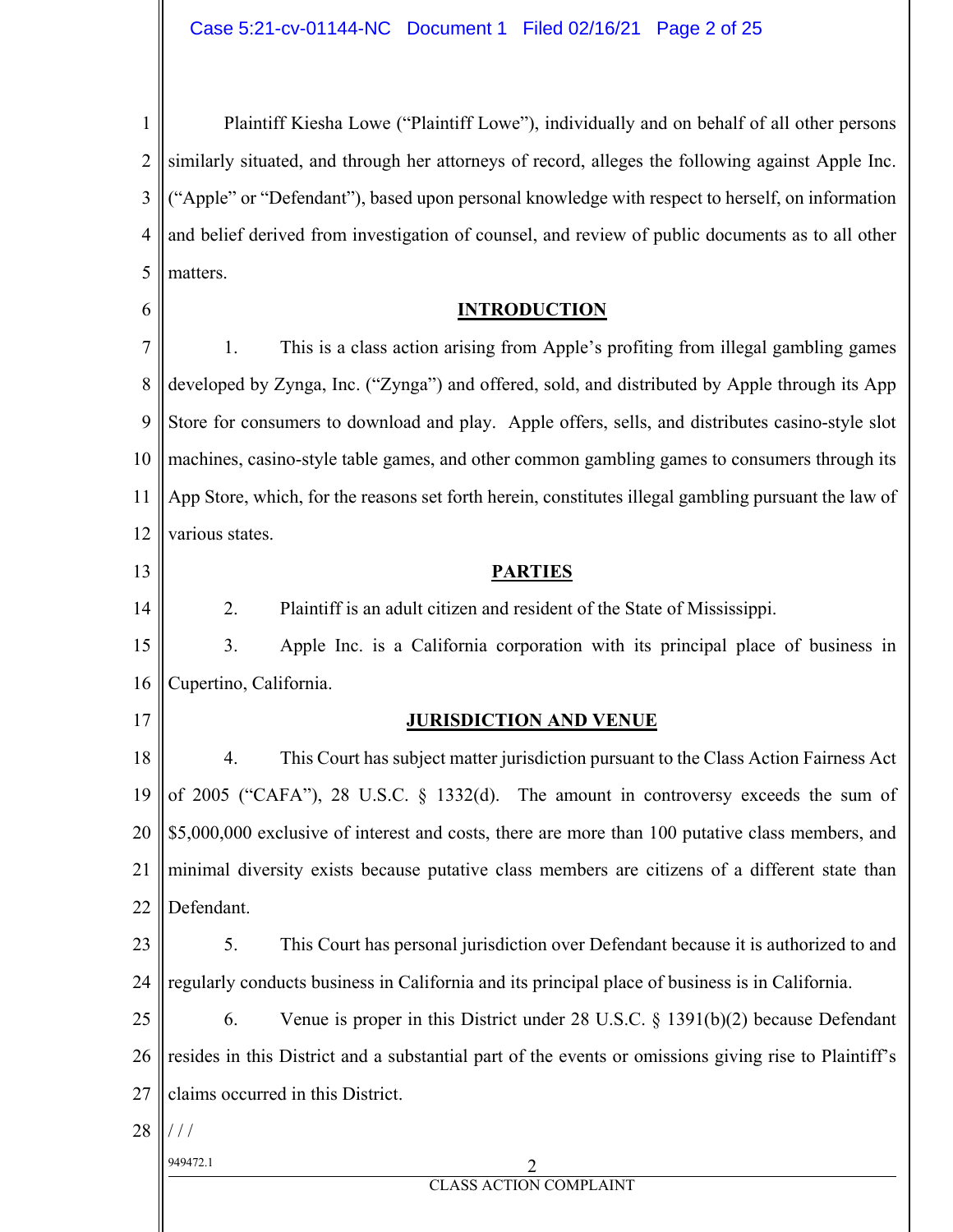1

#### **FACTUAL ALLEGATIONS**

2 3 7. Apple designs, manufactures, and markets smartphones, personal computers, tablets, wearables and accessories, and sells a variety of related services.

4 5 6 7 8 9 10 8. As part of the related services that it sells, Apple operates various platforms, including its App Store. The App Store is a digital distribution platform, developed and maintained by Apple, for mobile applications ("Apps") on its iOS & iPadOS operating systems. The App Store allows consumers to browse and download Apps developed with Apple's iOS Software Development Kit. Apps can be downloaded on the iPhone smartphone, the iPod Touch handheld computer, or the iPad tablet computer, and some can be transferred to the Apple Watch smartwatch or to 4th-generation or newer Apple TVs as extensions of iPhone Apps.

11 12 13 9. The Apps sold and delivered by Apple through the App Store are developed by third parties (*i.e*., developers). As of October 2020, the App Store features around 1.96 million Apps available for download.<sup>1</sup>

14 15 16 17 18 10. Developers and Apple have several options for monetizing an App, including the "Freemium Model," which is utilized by Apple and Apps developed by Zynga that are the subject of this lawsuit.<sup>2</sup> Under the Freemium Model, consumers can download the App for free (*i.e.*, "freeto-play" Apps), but consumers are then offered optional additional in-app features that require payments (*i.e.*, "in-app purchases").3

19 20 11. Apple provides in-app payment processing services to iPhone app developers, including Zynga, and consumers through the App Store.<sup>4</sup>

949472.1 3 CLASS ACTION COMPLAINT 21 22 23 24 25 26 27 28 12. Apple consumers who want to purchase an App or make in-app purchases through the App Store must pay money directly to Apple, which provides the payment interface. Apple  $\overline{a}$ 1 *See* https://www.statista.com/statistics/276623/number-of-apps-available-in-leading-appstores/ (last visited February 9, 2021). 2 *See* https://developer.apple.com/app-store/business-models/ (last visited January 29, 2021); https://support.apple.com/en-us/HT202023 (last visited January 29, 2021). 3 *Id.* 4 https://www.cnbc.com/2020/07/22/apple-defends-app-stores-30percent-cut-ahead-of-timcook-testimony.html (last visited December 23, 2020) (hereinafter "CNBC").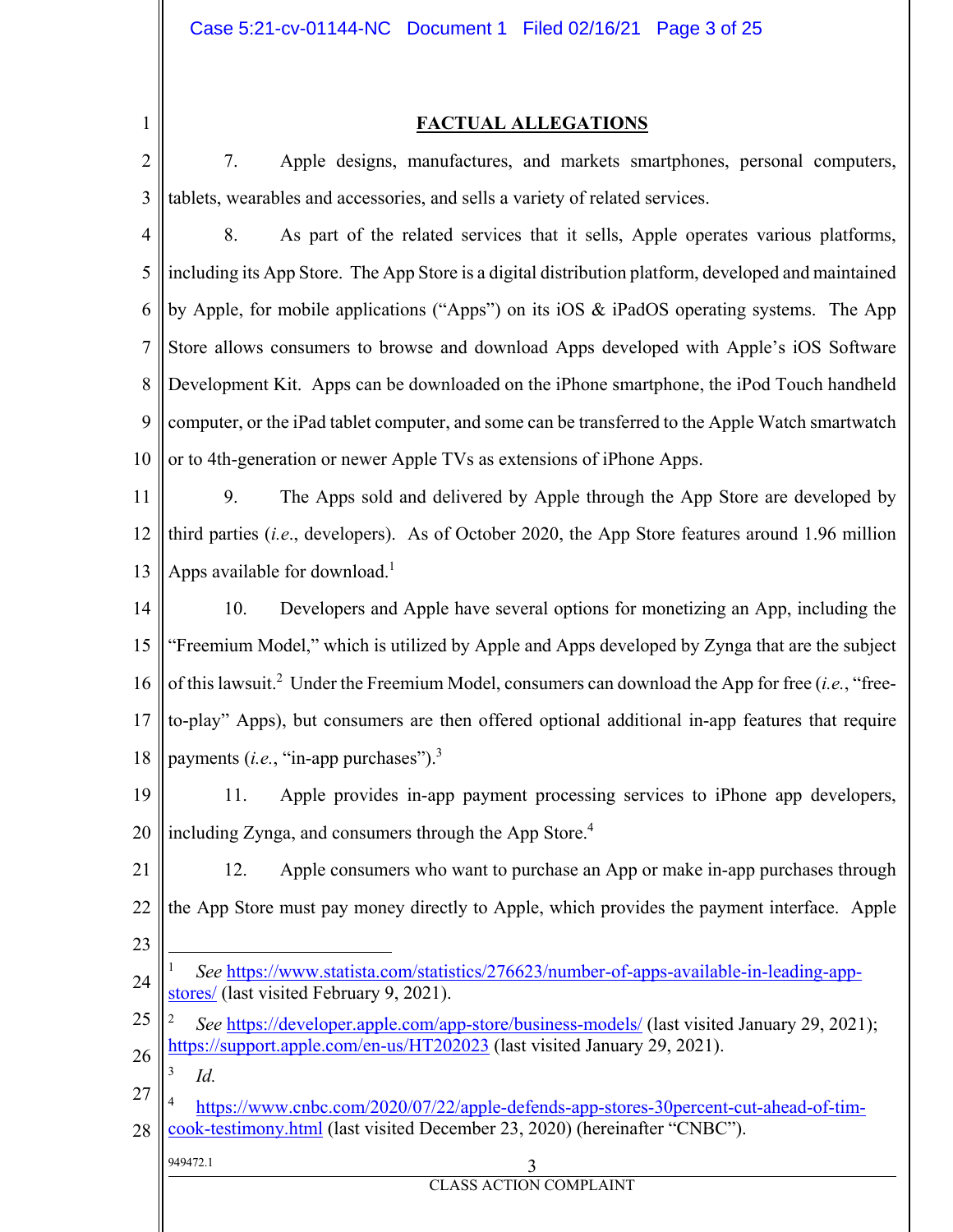#### Case 5:21-cv-01144-NC Document 1 Filed 02/16/21 Page 4 of 25

1 2 consumers must create an Apple ID and register a valid method of payment to make payments to Apple for any purchases made through the App Store (including in-app purchases).<sup>5</sup>

3 4 5 6 7 8 13. Likewise, Apple mandates that App developers who offer and distribute their Apps in the App Store must process all payments for Apps and in-app purchases through Apple.<sup>6</sup> Apple takes a commission of up to 30% of all revenue generated by sales of Apps in its App Store and in-app purchases made on Apps obtained through the App Store.<sup>7</sup> Apple characterizes the commission as a fee for distribution of the App and the cost of running the App Store. The developer receives the remaining 70%.<sup>8</sup>

9 10 11 14. The Apps referenced herein could not be downloaded by Apple consumers, and Apple consumers would not be able to make in-app purchases, without Apple's offering and distributing of the Apps (and selling of coins through in-app purchases) through the App Store.

12 13 14 15. Apple also provides marketing guidance, tools, promotional offers, and more to help drive discovery of Apps and in-app purchases.<sup>9</sup> For example, Apple features select Apps on the App Store. $10$ 

15 16 17 16. When considering apps to feature, Apple's editors look for high-quality apps across all categories, with a particular focus on new apps and apps with significant updates. There is no paid placement or checklist of requirements for apps the App Store features.<sup>11</sup>

- 18
- 19

20

 $\overline{a}$ 

5 *See* https://support.apple.com/en-us/HT202631 (last visited January 29, 2021).

- 21 22 6 Damien Geradin and Dimitrios Katsifis, *The Antitrust Case Against the Apple App Store* (April 22, 2020), at 13, available at
- https://papers.ssrn.com/sol3/papers.cfm?abstract\_id=3583029 (last visited January 29, 2021)
- 23 (hereinafter "Geradin and Katsifis"); *see also* https://developer.apple.com/in-app-purchase/ (last visited January 29, 2021).
- 24 25 7 *See* https://www.cnbc.com/2020/11/18/apple-will-cut-app-store-fees-by-half-to-15percentfor-small-developers.html (last visited January 29, 2021).
- 8 Geradin and Katsifis at 18-19, *supra* note 3.
- 26 9 *See* https://developer.apple.com/app-store/promote/ (last visited February 8, 2021).
- 27 10 *Id.*
- 949472.1 **4** 28 <sup>11</sup> https://developer.apple.com/app-store/discoverability/ (last visited February 8, 2021).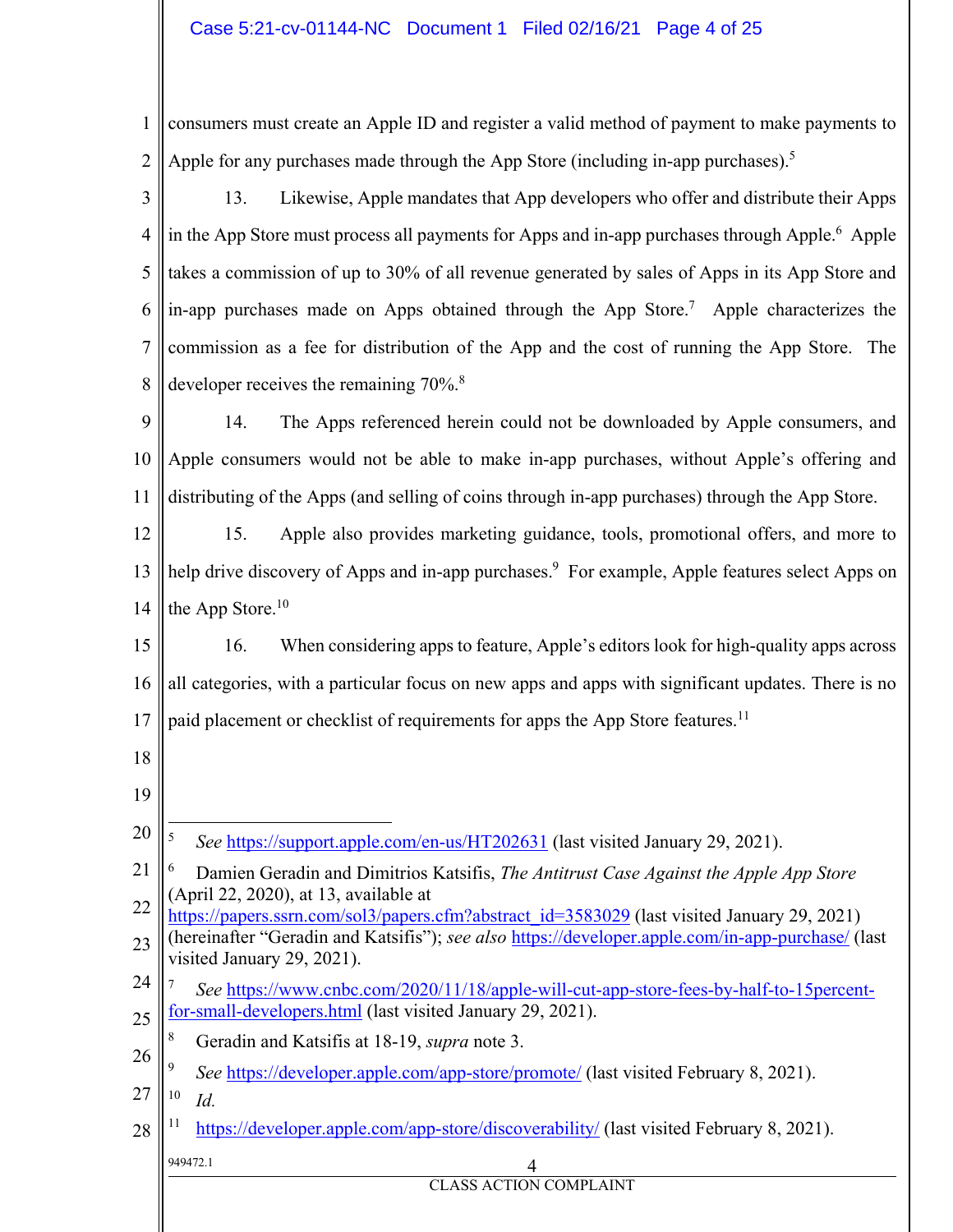17. Zynga-developed Apps such as Game of Thrones Slots and Zynga Poker are featured in the App Store.

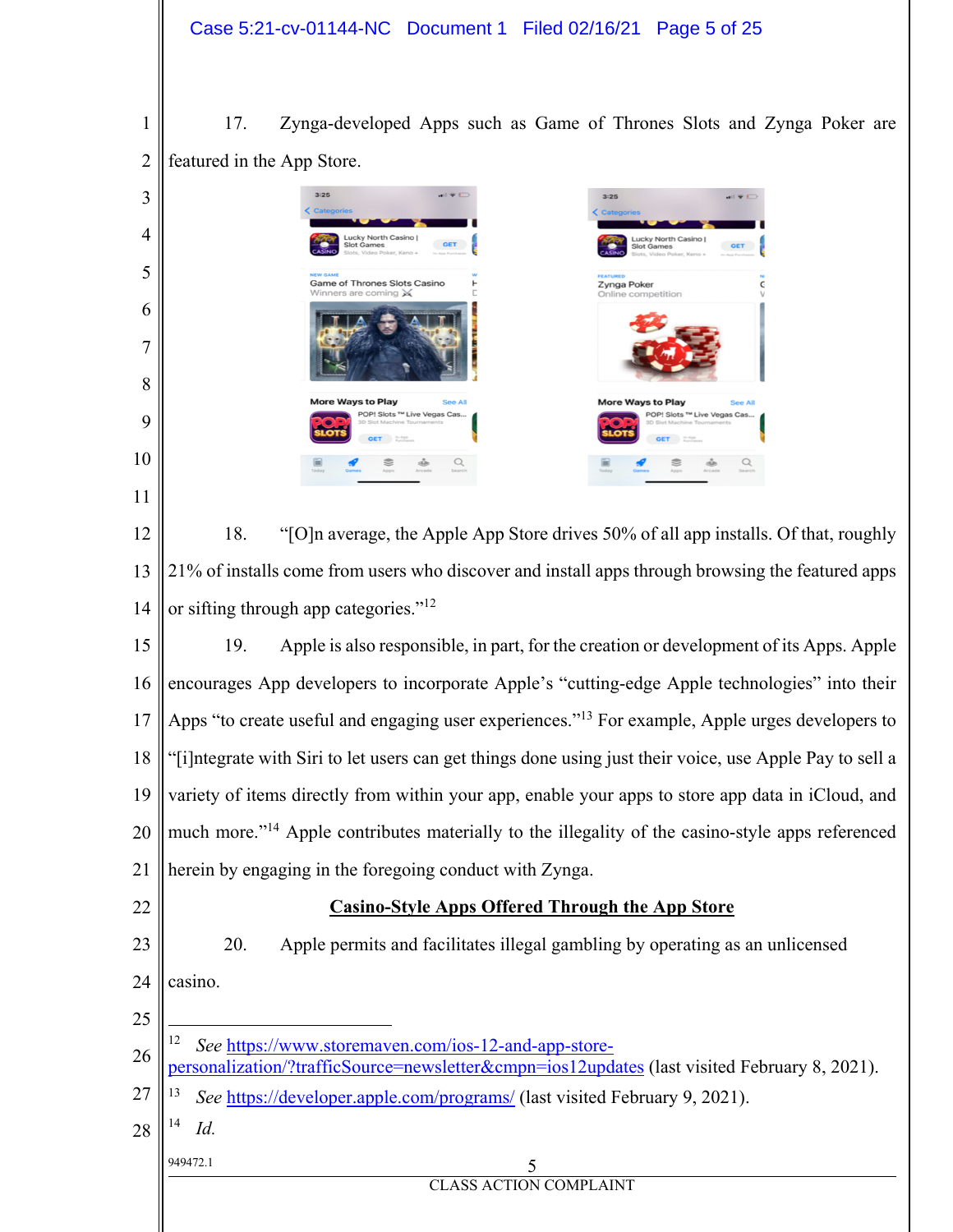1 2 3 4 5 6 21. Apple sells, offers, and distributes several free-to-play casino-style games (*i.e.*, slot machines and casino-style table games) developed by Zynga through the App Store ("Zynga Casino Apps") for consumers to download and play, including, but not limited to, 101 YüzBir Okey Plus, Bid Whist Plus, Black Diamond Casino Slots, Game of Thrones Slots Casino, Gin Rummy Plus, Hit it Rich! Slots, Okey Plus, Solitaire, Spades Plus, Willy Wonka Slots, Wizard of Oz Slots, Zero21 Solitaire, and Zynga Poker.

7 8 9 10 11 12 13 22. When a consumer downloads and initially opens a Zynga Casino App, the consumer is given free "coins" or "chips" to start with, *i.e.*, 100,000 or 1,000,000 to play the game. The Zynga Casino Apps work essentially like a casino slot machine or other Las Vegas-style games like blackjack, roulette, poker, keno, bingo, and other card and gambling games. A loss results in a loss of coins or chips, but the consumer has an opportunity to win additional coins or chips. Ultimately, the consumer will run out of coins or chips and will be prompted to use real money to purchase additional coins or chips for the chance to continue playing the game.

14 15 23. Consumers do not have the ability to collect actual cash as a result of "winning" games, but they do have the ability to win and therefore acquire more playing time.

16 17 18 19 20 21 22 23 24 25 26 27 28 24. Paying money in a game for a chance to win more playing time violates the antigambling laws of the twenty-five states that are at issue in this case. *See* Ala. Code § 13A-12-20 (Alabama); Ark. Code Ann. § 16-118-103 (Arkansas); Conn. Gen. Stat. § 53-278a (Connecticut); OCGA § 16-12-20 (Georgia); 720 ILCS 5/28-1 (Illinois); IC §35-45-5-1 (Indiana); KRS 528.101 (Kansas); Mass. Gen. Laws ch. 137, § 1 (Massachusetts); MN ST § 609.75 (Minnesota); MS ST § 87-1-5 (Mississippi); Mo. Rev. Stat. § 572.010 (Missouri); MT Code § 23-5-112(14) (Montana); N.H. Rev. Stat. § 647.2 (New Hampshire); N.J. Stat. § 2C:37-1 (New Jersey); N.M. Stat. § 30-19- 1 (New Mexico); N.Y. Penal L. 225.00 (New York); Ohio Rev. Code § 2915.01 (Ohio); Or. Rev. Stat. § 167.117 (Oregon); S.C. Code § 32-1-10 (South Carolina); S.D. Codified Laws § 22-25A (South Dakota); Tenn. Code § 39-17-501 (Tennessee); 13 V.S.A. § 2141 (Vermont); Va. Code § 18.2-325 (Virginia); Wash. Rev. Code § 9.46.010 (Washington); W. Va. Code §61-10-5 (West Virginia). / / /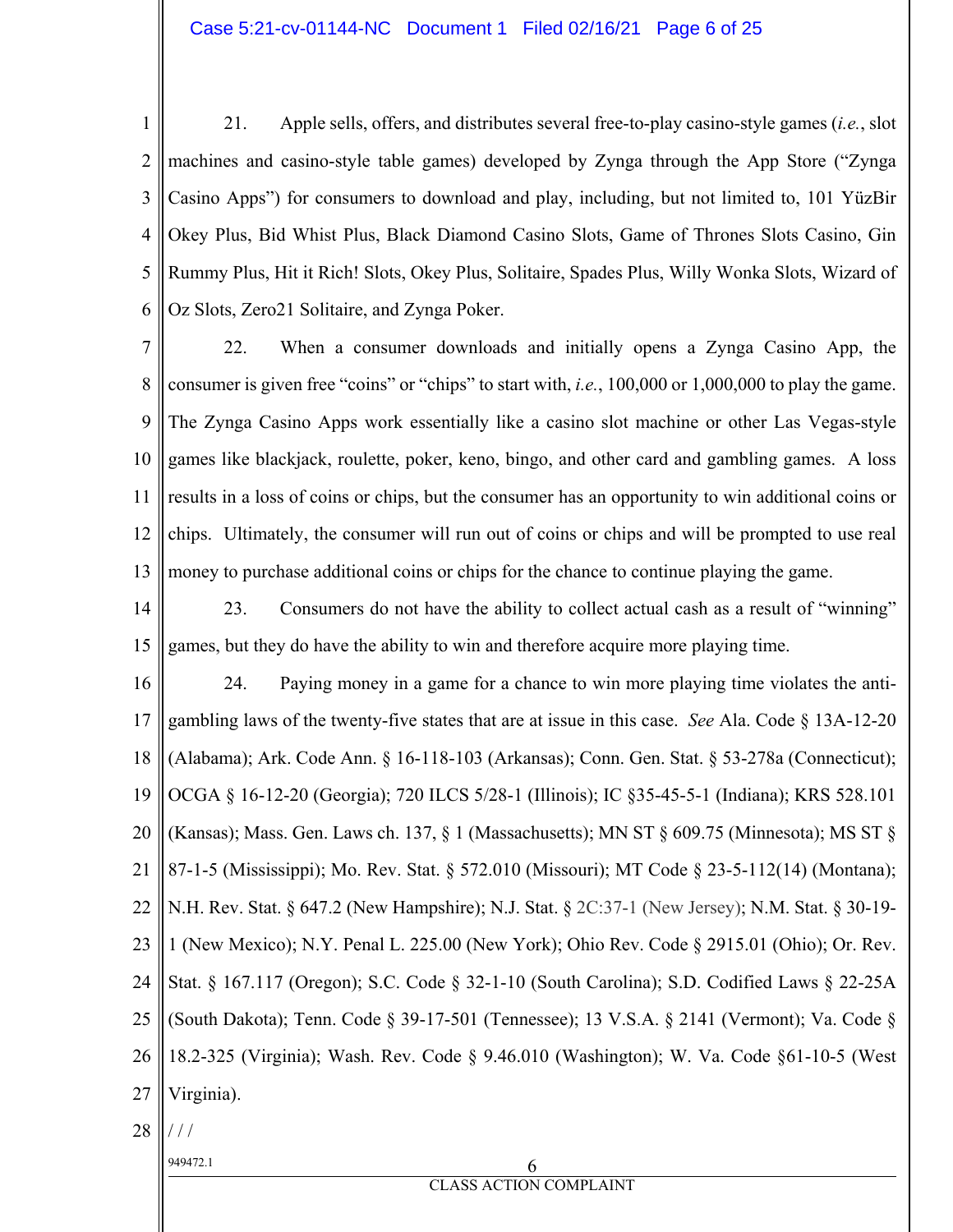Case 5:21-cv-01144-NC Document 1 Filed 02/16/21 Page 7 of 25

| $\mathbf{1}$   | 25.<br>In 2019, people in the United States lost approximately \$3.5 billion playing "free-                                                                                                                                                   |  |  |  |  |  |  |
|----------------|-----------------------------------------------------------------------------------------------------------------------------------------------------------------------------------------------------------------------------------------------|--|--|--|--|--|--|
| $\overline{2}$ | to-play" Apps like the Zynga Casino Apps. <sup>15</sup> Despite the fact these Zynga Casino Apps do not                                                                                                                                       |  |  |  |  |  |  |
| 3              | offer an opportunity to win real money or prizes, the money spent by consumers to purchase                                                                                                                                                    |  |  |  |  |  |  |
| $\overline{4}$ | additional coins or chips to continue playing the Apps can lead to devastating consequences for                                                                                                                                               |  |  |  |  |  |  |
| 5              | those who get addicted. <sup>16</sup>                                                                                                                                                                                                         |  |  |  |  |  |  |
| 6              | 26.<br>A study analyzing "free-to-play" casino-style Apps stated:                                                                                                                                                                             |  |  |  |  |  |  |
| $\overline{7}$ | [Researchers] found that [free-to-play] casino gamers share many similar                                                                                                                                                                      |  |  |  |  |  |  |
| 8              | sociodemographic characteristics (e.g., employment, education, income) with<br>online gamblers. Given these similarities, it is perhaps not surprising that a strong                                                                          |  |  |  |  |  |  |
| 9              | predictor of online gambling is engagement in [free-to-play] casino games. Putting<br>a dark line under these findings, over half (58.3%) of disordered gamblers who                                                                          |  |  |  |  |  |  |
| 10             | were seeking treatment stated that social casino games were their first experiences                                                                                                                                                           |  |  |  |  |  |  |
| 11             | with gambling.                                                                                                                                                                                                                                |  |  |  |  |  |  |
| 12             | According to [another study], the purchase of virtual credits or virtual items makes                                                                                                                                                          |  |  |  |  |  |  |
| 13             | the activity of [free-to-play] casino gaming more similar to gambling. Thus, micro-<br>transactions <sup>17</sup> may be a crucial predictor in the migration to online gambling, as                                                          |  |  |  |  |  |  |
| 14             | these players have now crossed a line by paying to engage in these activities.<br>Although, [sic] only 1-5% of [free-to-play] casino gamers make micro-<br>transactions, those who purchase virtual credits spend an average of \$78. Despite |  |  |  |  |  |  |
| 15             |                                                                                                                                                                                                                                               |  |  |  |  |  |  |
| 16             | the limited numbers of social casino gamers purchasing virtual credits, revenues<br>from micro-transactions account for 60% of all [free-to-play] casino gaming                                                                               |  |  |  |  |  |  |
| 17             | revenue. Thus, a significant amount of revenue is based on players' desire to<br>purchase virtual credits above and beyond what is provided to the player in seed                                                                             |  |  |  |  |  |  |
| 18             | credits. <sup>18</sup>                                                                                                                                                                                                                        |  |  |  |  |  |  |
| 19             |                                                                                                                                                                                                                                               |  |  |  |  |  |  |
| 20             | 15<br>See https://www.king5.com/article/life/wellness/social-casino-free-to-play-gambling-                                                                                                                                                    |  |  |  |  |  |  |
| 21             | addiction-help/281-e79beef2-9ca6-4d9d-9e92-b99042f1d1cc (last accessed January 28, 2021)<br>(hereinafter, "King5").                                                                                                                           |  |  |  |  |  |  |
| 22             | 16<br>Id.                                                                                                                                                                                                                                     |  |  |  |  |  |  |
| 23             | 17<br>"Microtransactions, often abbreviated as MTX, are a business model where users can<br>purchase virtual goods with micropayments. Microtransactions are often used in free-to-play                                                       |  |  |  |  |  |  |
| 24             | games to provide a revenue source for the developers." See                                                                                                                                                                                    |  |  |  |  |  |  |
| 25             | https://en.wikipedia.org/wiki/Microtransaction (last visited February 9, 2021).<br>18<br>Hyoun S. Kim, Michael J. A. Wohl, et al., Do Social Casino Gamers Migrate to Online                                                                  |  |  |  |  |  |  |
| 26             | Gambling? An Assessment of Migration Rate and Potential Predictors, Journal of gambling                                                                                                                                                       |  |  |  |  |  |  |
| 27             | studies / co-sponsored by the National Council on Problem Gambling and Institute for the Study<br>of Gambling and Commercial Gaming (Nov. 14, 2014), available at                                                                             |  |  |  |  |  |  |
| 28             | http://link.springer.com/content/pdf/10.1007%2Fs10899-014-9511-0.pdf (citations omitted).                                                                                                                                                     |  |  |  |  |  |  |
|                | 949472.1<br><b>CLASS ACTION COMPLAINT</b>                                                                                                                                                                                                     |  |  |  |  |  |  |
|                |                                                                                                                                                                                                                                               |  |  |  |  |  |  |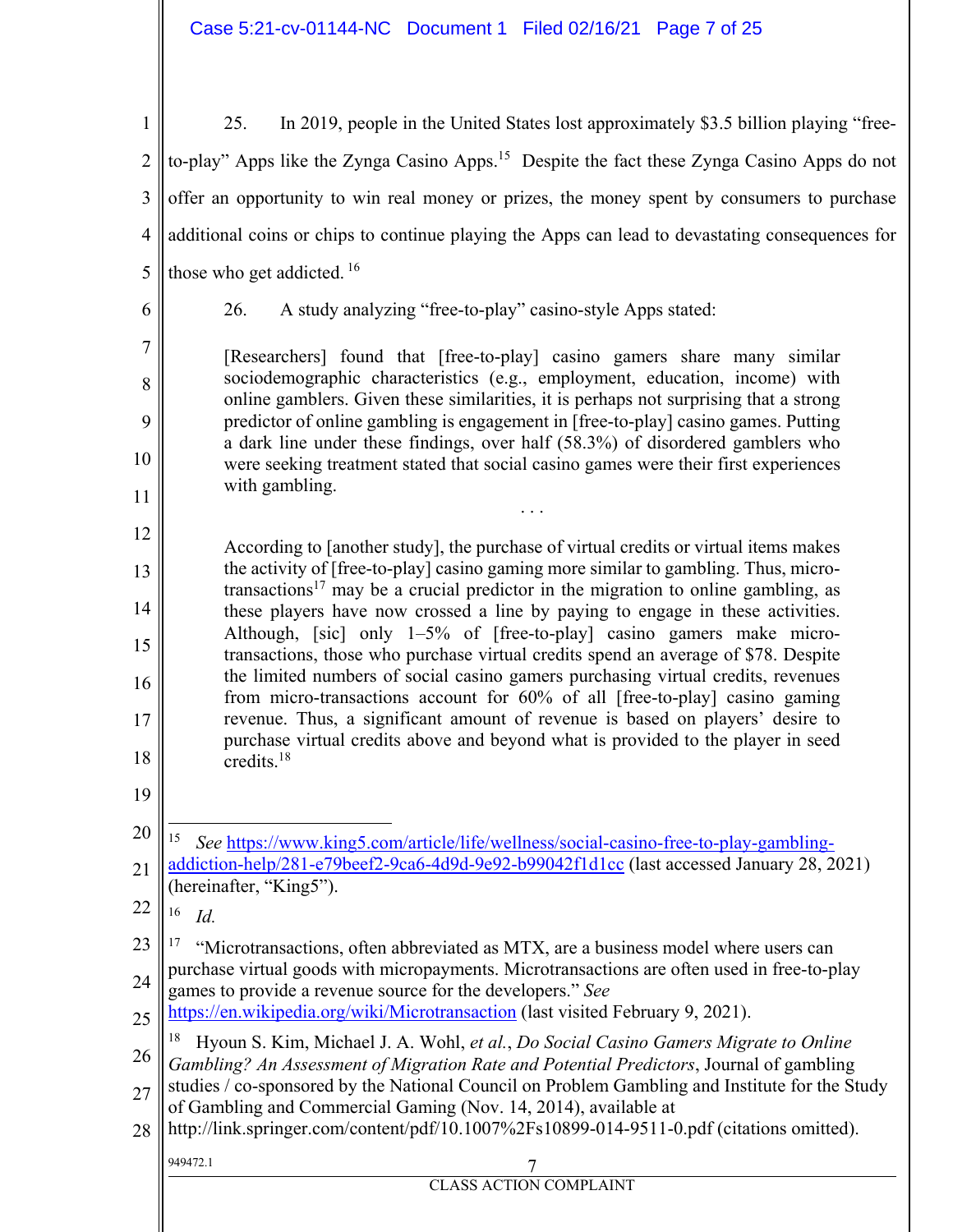## Case 5:21-cv-01144-NC Document 1 Filed 02/16/21 Page 8 of 25

| $\mathbf{1}$   | 27.<br>Most of the revenue earned from these casino-style Apps (i.e., 80-90%) is made                                                                                                        |
|----------------|----------------------------------------------------------------------------------------------------------------------------------------------------------------------------------------------|
| $\overline{2}$ | from a small portion $(i.e.,$ about $3\%)$ of their players, who are specifically targeted because of the                                                                                    |
| 3              | large amounts they will spend. <sup>19</sup>                                                                                                                                                 |
| $\overline{4}$ | 28.<br>Nate Halverson, a journalist with Reveal from the Center for Investigative                                                                                                            |
| 5              | Reporting said:                                                                                                                                                                              |
| 6              | They're using artificial intelligence to target those specific players who, like [a                                                                                                          |
| 7              | woman] I reported on will spend \$400,000. She didn't have \$400,000.                                                                                                                        |
| 8              | In a regular casino, they would have seen that she didn't have the income to be<br>spending \$400k. Further, she asked them nearly a dozen times to cut her off, told                        |
| 9              | them she had a problem, that she couldn't stop spending. And what did they do?                                                                                                               |
| 10             | They just gave her free chips and encouraged her to keep spending. That wouldn't<br>happen in a real casino. This is a wild west; this is a lawless land. $20$                               |
| 11             | 29.                                                                                                                                                                                          |
| 12             | Governments across the world have acted to limit the availability of micro-                                                                                                                  |
| 13             | transaction-based games of chance (like the Zynga Casino Apps) due to their similarity to games                                                                                              |
| 14             | of chance found in actual casinos. <sup>21</sup> Regrettably, such games have avoided regulation in the United                                                                               |
| 15             | States, resulting in thousands of consumers spending millions of dollars to become addicted to                                                                                               |
| 16             | these unlawful games that they downloaded from the App Store, while Apple earns a substantial                                                                                                |
| 17             | profit.                                                                                                                                                                                      |
| 18             | 30.<br>Since Apple is responsible, in part, for the creation or development of the Zynga                                                                                                     |
| 19             | Casino Apps and provides the sole means by which Zynga Casino App developers can offer,                                                                                                      |
| 20             | distribute, and sell their Zynga Casino Apps to Apple consumers (i.e., through the App Store),                                                                                               |
| 21             | Apple functions as an information content provider for the subject Zynga Casino Apps.                                                                                                        |
| 22             |                                                                                                                                                                                              |
| 23             | King5, supra note 15.<br>19                                                                                                                                                                  |
| 24             | 20<br>Id.                                                                                                                                                                                    |
| 25             | In late August 2014, South Korea began regulating "social gambling" games, including                                                                                                         |
| 26             | games similar to the Zynga Casino Apps, by "ban[ning] all financial transactions directed" to the<br>games. PokerNews.com, Korea Shuts Down All Facebook Games In Attempt To Regulate Social |
| 27             | Gambling   PokerNews, https://www.pokernews.com/news/2014/09/korea-shuts-down-facebook-<br>games-19204.htm (last visited Feb. 11, 2019). Similarly, "the Maltese Lotteries and Gambling      |
| 28             | Authority (LGA) invited the national Parliament to regulate all digital games with prizes by the<br>end of 2014." Id.                                                                        |
|                | 949472.1                                                                                                                                                                                     |
|                | 8<br>CLASS ACTION COMPLAINT                                                                                                                                                                  |
|                |                                                                                                                                                                                              |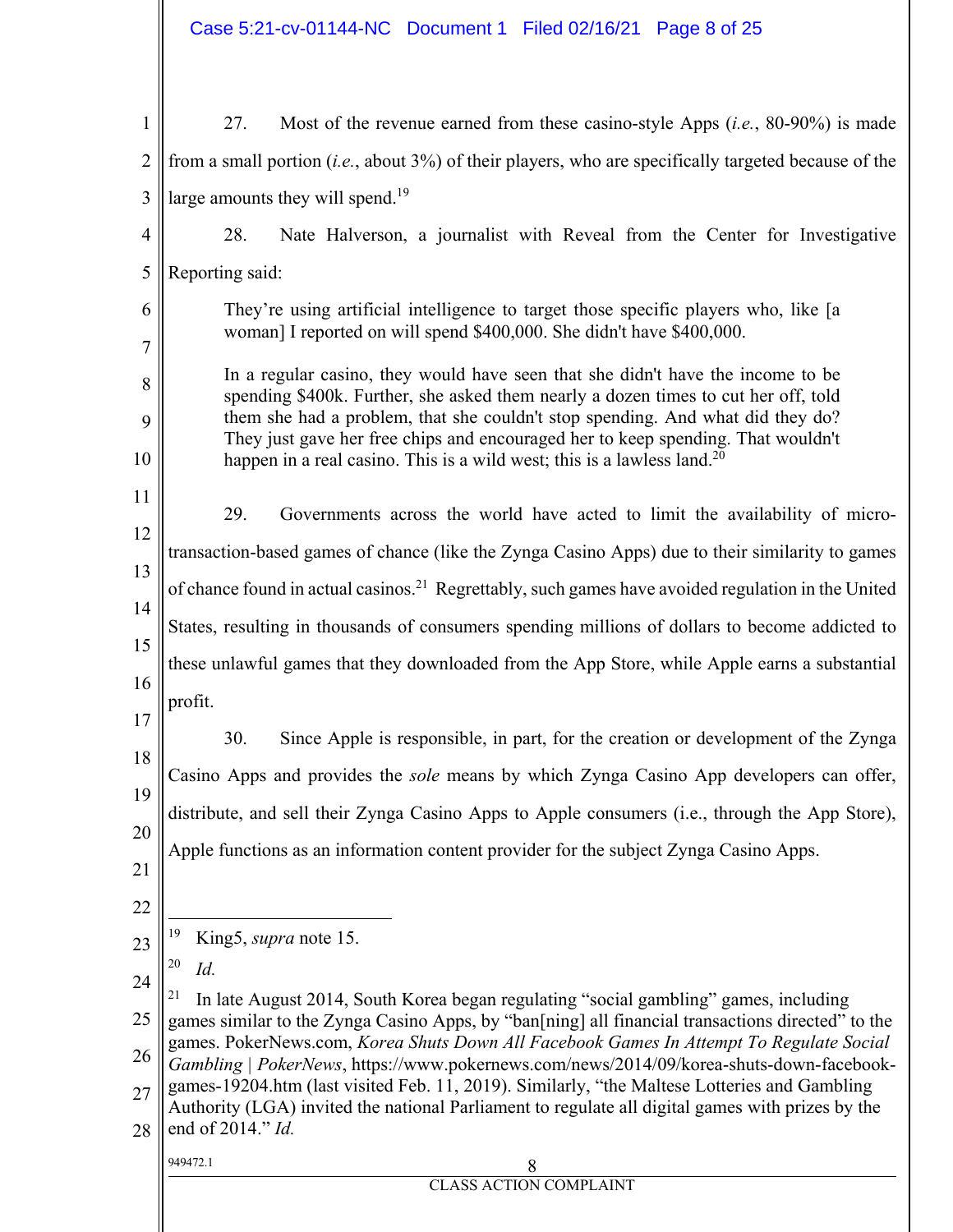1 2 31. Accordingly, Apple actively enables, permits, promotes, and profits from illegal gambling.

3

## **The History of Civil Remedy Statutes for Recovery of Gambling Losses**

4 5 6 7 8 9 10 11 12 32. Purportedly, "[i]n the seventeenth and eighteenth centur[ies], gambling among the British gentry was rampant."<sup>22</sup> Problems were created for England's land-based aristocracy because of large transfers of wealth or property related to gambling. This problem apparently led the English in 1710 to adopt "[a]n Act for the better preventing of excessive and deceitful gaming," 9 Anne, ch. 14 (1710), which is known as the *Statute of Anne* (named for Britain's then reigning Oueen $).^{23}$ 33. "England's *Statute of Anne*…provided for a recovery action by the losing gambler, or any other person on the gambler's behalf, for gambling debts already paid."<sup>24</sup> It stated, in pertinent part, that:

13 14 15 16 17 [A]ny Person . . . who shall . . . by playing at Cards, Dice, Tables, or other Game or Games whatsoever, or by betting on the Sides or Hands of such as do play any of the Games aforesaid, lose to any . . . Person . . . so playing or betting in the whole, the Sum or Value of ten Pounds, and shall pay or deliver the same or any Part thereof, the Person . . . losing and paying or delivering the same, shall be at Liberty within three Months then next, to sue for and recover the Money or Goods so lost, and paid or delivered or any Part thereof, from the respective Winner . . . thereof, with Costs of Suit, by Action of Debt . . . .  $^{25}$ 

- 18 34. The twenty-five states at issue here – Alabama, Arkansas, Connecticut, Georgia,
- 19 Illinois, Indiana, Kentucky, Massachusetts, Minnesota, Mississippi, Missouri, Montana, New
- 20 Hampshire, New Jersey, New Mexico, New York, Ohio, Oregon, South Carolina, South Dakota,
- 21 22 <u>.</u> 22 Ronald J. Rychlak, *The Introduction of Casino Gambling: Public Policy and the Law*, 64 Miss. L.J. 291, 296 n.32 (1995).
- 23 23 State of Tennessee Office of the Attorney General, *Applicability of Statute of Anne Provisions Regarding Gambling*, Opinion No. 04-046 (March 18, 2004), available at
- 24 25 https://www.tn.gov/content/dam/tn/attorneygeneral/documents/ops/2004/op04-046.pdf (last visited January 28, 2021).
- 26 24 Joseph Kelly, *Caught in the Intersection Between Public Policy and Practicality: A Survey of the Legal Treatment of Gambling-Related Obligations in the United States*, 5 Chap. L. Rev. 87 (2002).
- 27 28 <sup>25</sup> An Act for the Better Preventing of Excessive and Deceitful Gaming, 1710, 9 Ann. c. 14,  $\S$  2 (Eng.).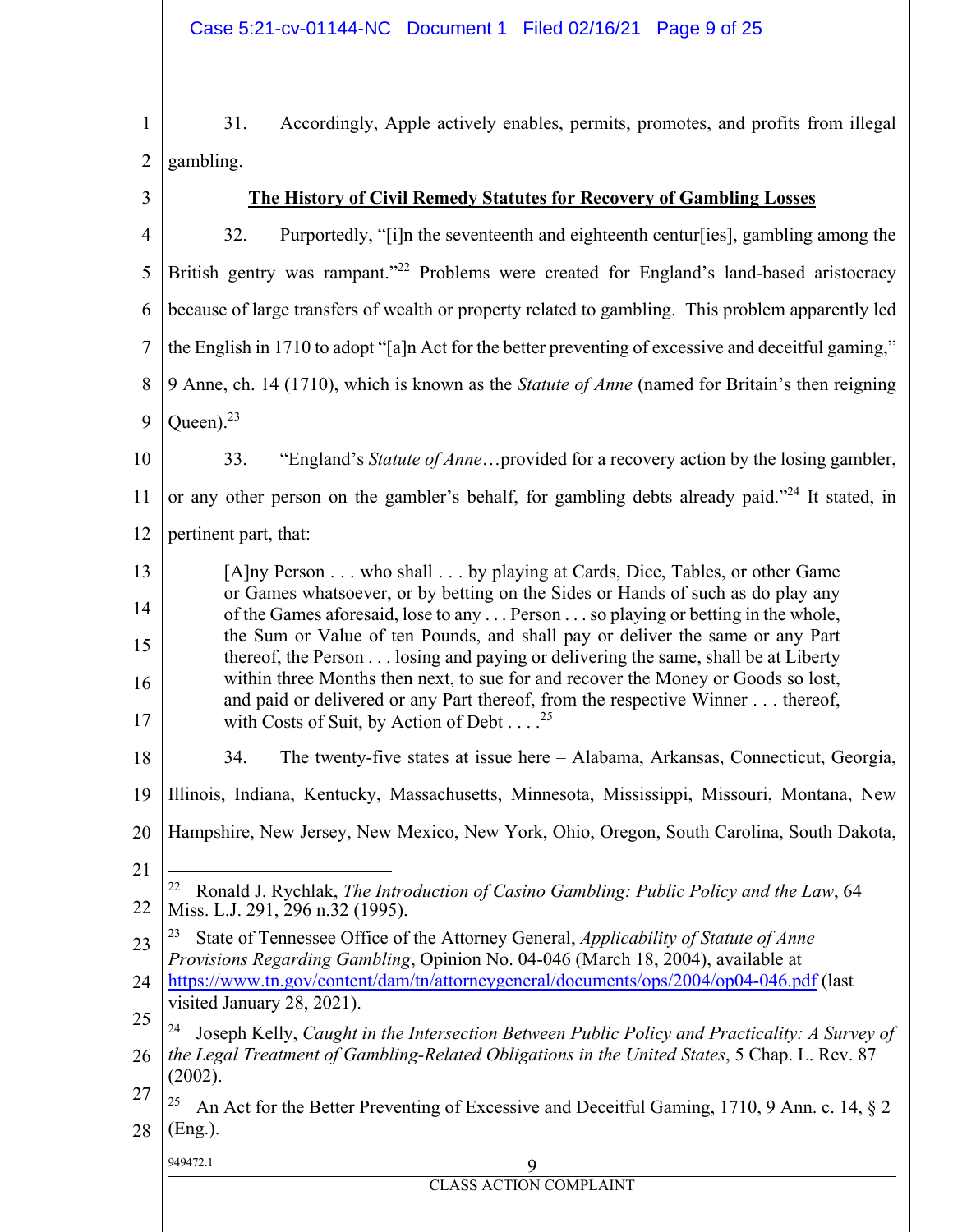1 2 3 Tennessee, Vermont, Virginia, Washington, and West Virginia – have enacted civil remedy statutes designed to curtail excessive gambling losses based on legal principals adopted from the *Statute of Anne*.

4 5 6 7 8 9 10 11 12 35. These states have similar statutes that prohibit profiting from unlawful gambling activity and provide a statutory civil cause of action to recover money paid and lost due to gambling: Ala. Code § 8-1-150; Ark. Code Ann. § 16-118-103; Conn. Gen. Stat. § 52-554; OCGA § 13-8-3; 720 ILCS 5/28-8; IC 34-16-1-2; KRS 372.020; Mass. Gen. Laws ch. 137, § 1; MN ST § 541.20; MS ST § 87-1-5; Mo. Rev. Stat. § 434.030; MT Code § 23-5-131; N.H. Rev. Stat. § 338:3; N.J. Stat. § 2A:40-5; N.M. Stat. § 44-5-1; N.Y. Gen. Oblig. Law §§ 5-419, 5-421; Ohio Rev. Code § 3763.02; Or. Rev. Stat. § 30.740; S.C. Code § 32-1-10; S.D. Codified Laws § 21-6-1; Tenn. Code § 28-3-106; 9 V.S.A. § 3981; Va. Code § 11-15; Wash. Rev. Code § 4.24.070; and W. Va. Code § 55-9-3 ("Civil Remedy Statutes for Recovery of Gambling Losses").

13

### **Facts Specific to Plaintiff**

14 15 16 17 18 19 36. In late 2015, Plaintiff downloaded a Zynga Casino App, Wizard of Oz Slots, on her iPhone from the App Store. Plaintiff initially played Wizard of Oz Slots for free, but eventually purchased coins through in-app purchases (paid directly to Apple) so she could continue playing. Plaintiff Lowe purchased coins in increments of \$4.99, \$9.99, and \$19.99 on multiple occasions. In the three (3) years prior to the filing of this Complaint, Plaintiff paid more than \$250.00 in coin purchases to Apple to continue playing Wizard of Oz Slots.

20 21 22 37. Accordingly, Plaintiff, on behalf of herself and all others similarly situated, seeks to recover money paid and lost due to gambling on the Zynga Casino Apps pursuant to state law, as set forth herein.

23

#### **CLASS ACTION ALLEGATIONS**

24 25 26 38. Pursuant to the provisions of Rules 23(a), (b)(2), and (b)(3) of the Federal Rules of Civil Procedure, Plaintiff brings this action on behalf of herself and the following Multistate Class and State Classes (collectively "Class"):

- 27 / / /
- 28
	- / / /

#### $949472.1$  10 CLASS ACTION COMPLAINT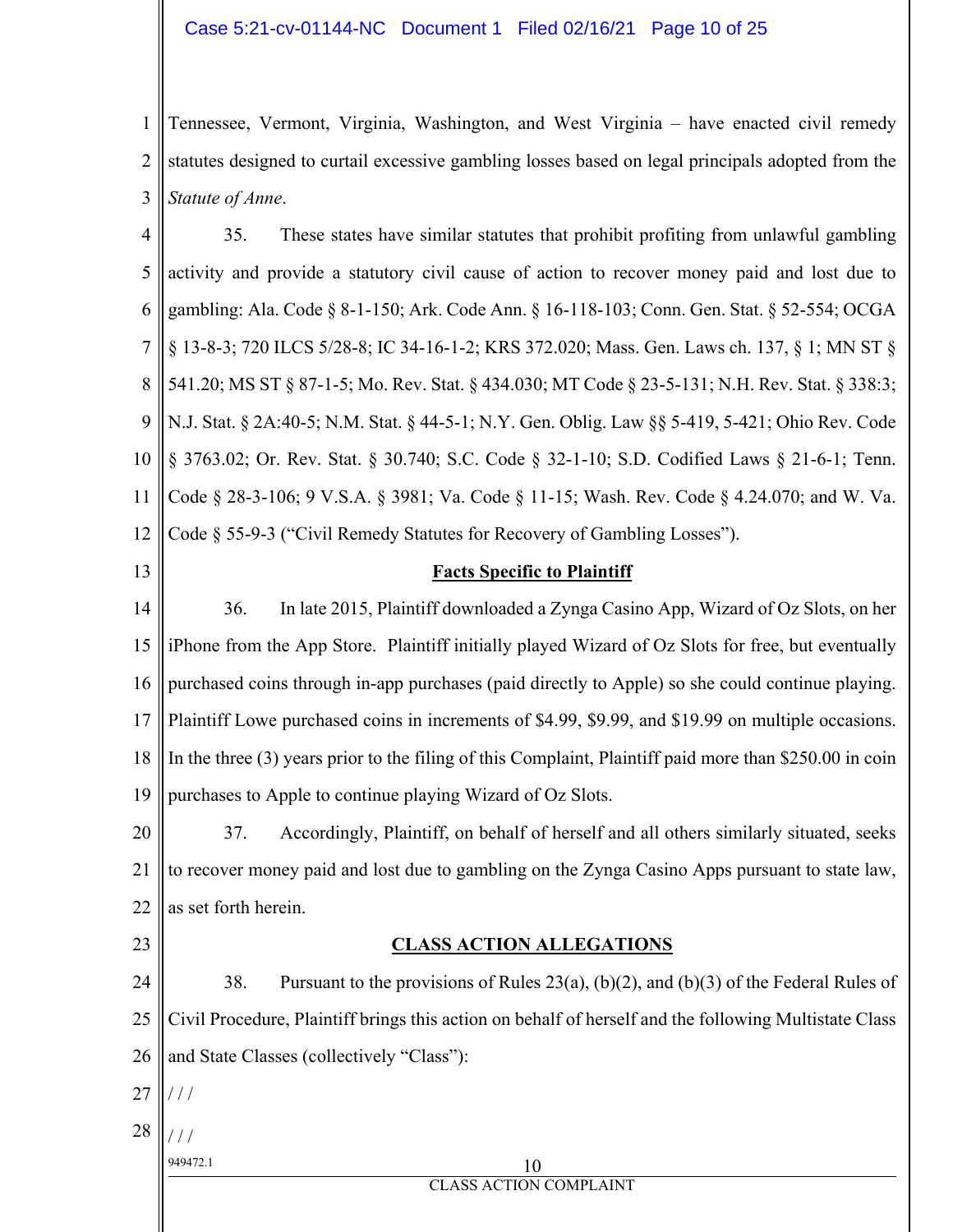### **Multistate Class:**

1

2

3

4

5

6

7

8

9

11

12

13

14

16

17

19

20

21

22

24

25

26

27

All persons who paid money to Apple for coins to wager on the Zynga Casino Apps and reside in Alabama, Arkansas, Connecticut, Georgia, Illinois, Indiana, Kentucky, Massachusetts, Minnesota, Mississippi, Missouri, Montana, New Hampshire, New Jersey, New Mexico, New York, Ohio, Oregon, South Carolina, South Dakota, Tennessee, Vermont, Virginia, Washington, and West Virginia.

#### **Alabama State Class:**

All persons who paid money to Apple for coins to wager on the Zynga Casino Apps and reside in Alabama.

#### **Arkansas State Class:**

All persons who paid money to Apple for coins to wager on the Zynga Casino Apps and reside in Arkansas.

#### 10 **Connecticut State Class:**

All persons who paid money to Apple for coins to wager on the Zynga Casino Apps and reside in Connecticut.

#### **Georgia State Class:**

All persons who paid money to Apple for coins to wager on the Zynga Casino Apps and reside in Georgia.

#### 15 **Illinois State Class:**

All persons who paid money to Apple for coins to wager on the Zynga Casino Apps and reside in Illinois.

#### 18 **Indiana State Class:**

All persons who paid money to Apple for coins to wager on the Zynga Casino Apps and reside in Indiana.

### **Kentucky State Class:**

All persons who paid money to Apple for coins to wager on the Zynga Casino Apps and reside in Kentucky.

#### 23 **Massachusetts State Class:**

All persons who paid money to Apple for coins to wager on the Zynga Casino Apps and reside in Massachusetts.

### **Minnesota State Class:**

All persons who paid money to Apple for coins to wager on the Zynga Casino Apps and reside in Minnesota.

#### 28 / / /

# 949472.1 11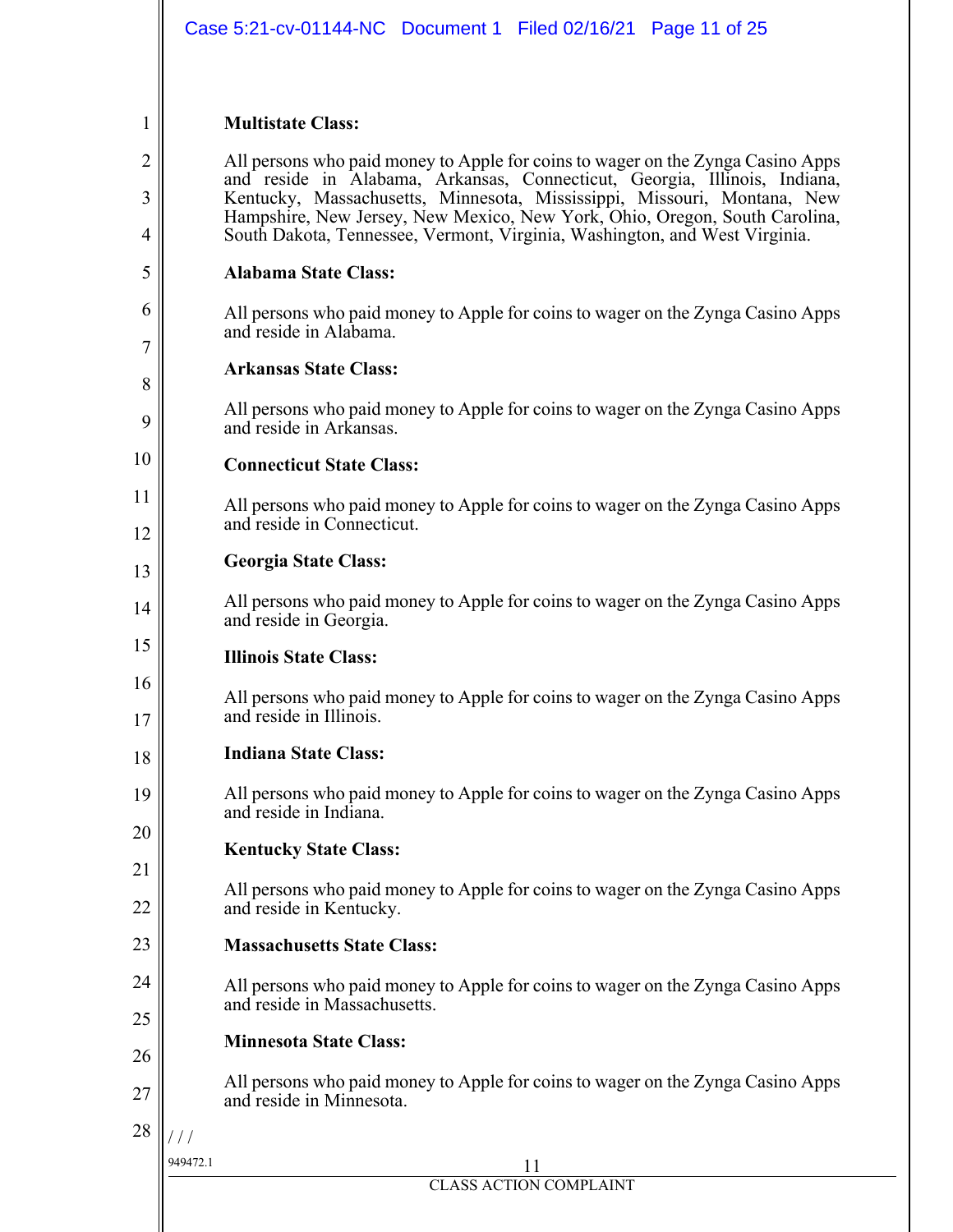#### **Mississippi State Class:**

1

2

3

4

5

6

7

8

9

10

11

12

13

15

16

17

18

20

21

23

24

25

26

All persons who paid money to Apple for coins to wager on the Zynga Casino Apps and reside in Mississippi.

#### **Montana State Class:**

All persons who paid money to Apple for coins to wager on the Zynga Casino Apps and reside in Montana.

#### **New Hampshire State Class:**

All persons who paid money to Apple for coins to wager on the Zynga Casino Apps and reside in New Hampshire.

#### **New Jersey State Class:**

All persons who paid money to Apple for coins to wager on the Zynga Casino Apps and reside in New Jersey.

#### **New Mexico State Class:**

All persons who paid money to Apple for coins to wager on the Zynga Casino Apps and reside in New Mexico.

#### 14 **New York State Class:**

All persons who paid money to Apple for coins to wager on the Zynga Casino Apps and reside in New York.

#### **Ohio State Class:**

All persons who paid money to Apple for coins to wager on the Zynga Casino Apps and reside in Ohio.

#### 19 **Oregon State Class:**

All persons who paid money to Apple for coins to wager on the Zynga Casino Apps and reside in Oregon.

#### 22 **South Carolina State Class:**

All persons who paid money to Apple for coins to wager on the Zynga Casino Apps and reside in South Carolina.

### **South Dakota State Class:**

All persons who paid money to Apple for coins to wager on the Zynga Casino Apps and reside in South Dakota.

#### 27 / / /

28 / / /

#### 949472.1 12 CLASS ACTION COMPLAINT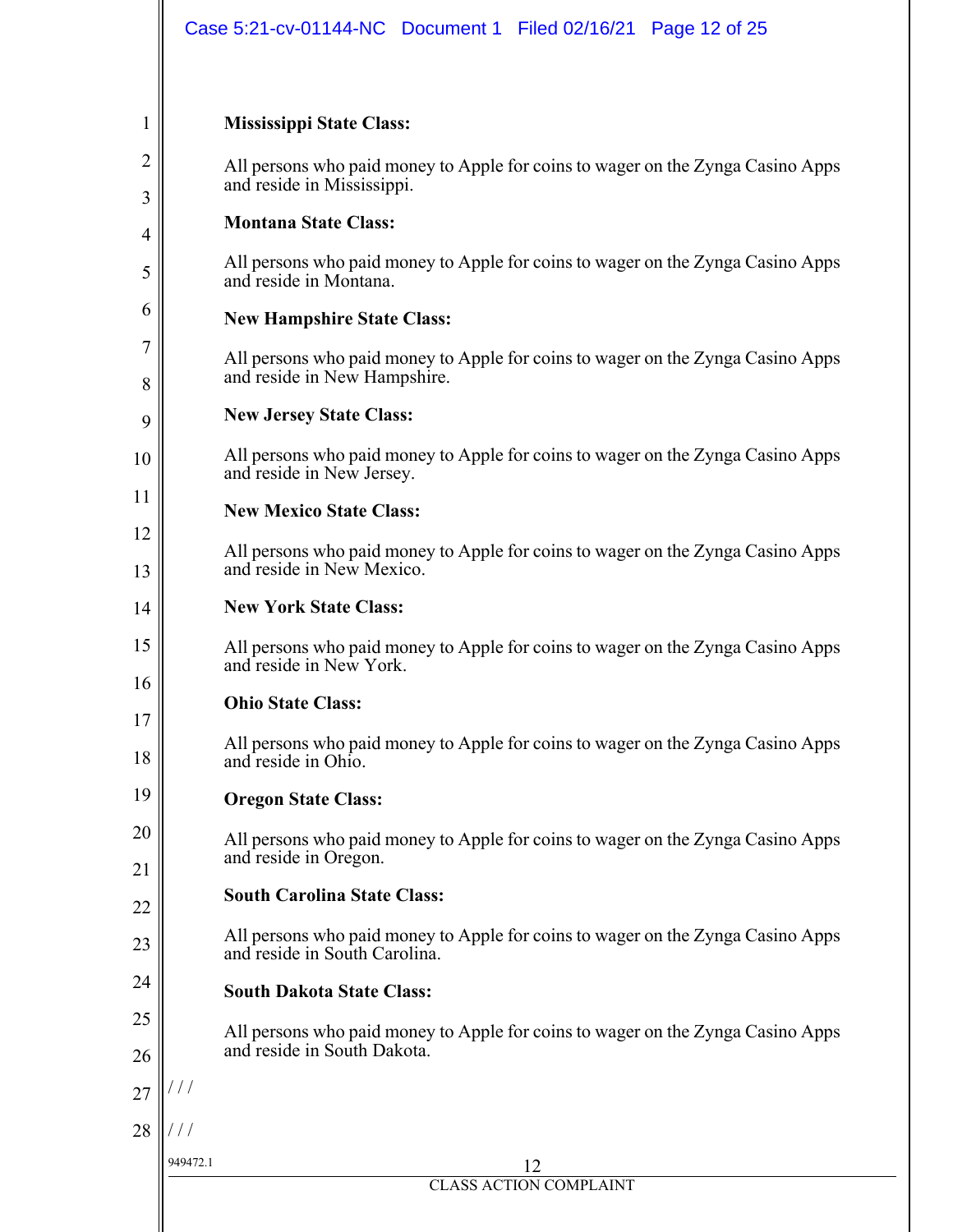#### **Tennessee State Class:**

All persons who paid money to Apple for coins to wager on the Zynga Casino Apps and reside in Tennessee.

#### **Vermont State Class:**

1

2

3

4

5

6

7

8

9

10

11

12

13

All persons who paid money to Apple for coins to wager on the Zynga Casino Apps and reside in Vermont.

#### **Virginia State Class:**

All persons who paid money to Apple for coins to wager on the Zynga Casino Apps and reside in Virginia.

#### **Washington State Class:**

All persons who paid money to Apple for coins to wager on the Zynga Casino Apps and reside in Washington.

### **West Virginia State Class:**

All persons who paid money to Apple for coins to wager on the Zynga Casino Apps and reside in West Virginia.

14 15 16 17 18 19 39. Excluded from the Class are Zynga and its officers, directors, legal representatives, successors, subsidiaries, and assigns; Apple itself, any entity in which Apple has controlling interests, and Apple's officers, directors, legal representatives, successors, subsidiaries, and assigns; and any judicial officer presiding over this matter, members of their immediate family, members of their judicial staff, and any judge sitting in the presiding court system who may hear an appeal of any judgment entered.

20 21 22 40. Certification of Plaintiff's claims for classwide treatment is appropriate because Plaintiff can prove the elements of her claims on a classwide basis using the same evidence as would be used to prove those elements in individual actions asserting the same claims.

23

24

41. This action has been brought and may be properly maintained on behalf of the Multistate and/or State Classes proposed herein under Rule 23 of the Federal Rule of Civil

25 26 Procedure and satisfies the numerosity, commonality, typicality, adequacy, predominance, and superiority requirements of its provisions.

27 28 42. Plaintiff reserves the right to amend the Multistate and State Class definitions based upon information learned through discovery.

949472.1 13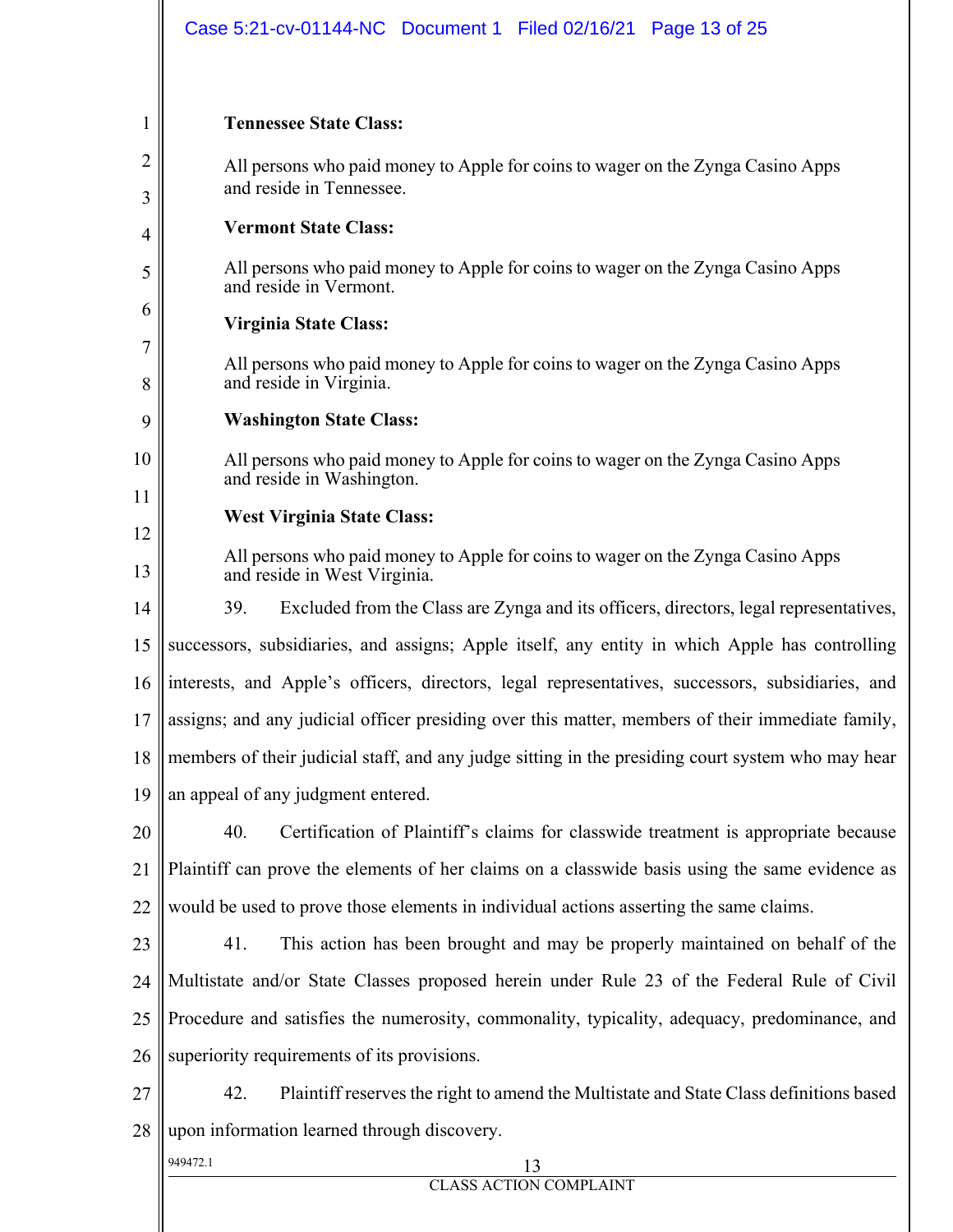1 2 3 4 5 6 43. **Numerosity. Fed. R. Civ. P. 23(a)(1).** Consistent with Rule 23(a)(1), the members of the Class are so numerous and geographically dispersed that the joinder of all members is impractical. While the exact number of class members is unknown to Plaintiff at this time, there are millions of reviews for some Gambling Apps, suggesting that at least hundreds of thousands of people have downloaded and played the subject Zynga Gambling Apps. The members of the Class can be readily identified through Apple's records.

7 8 9 44. **Commonality and Predominance. Fed. R. Civ. P. 23(a)(2) and (b)(3).** This action involves common questions of law and fact that predominate over any questions affecting individual Class members. The common questions include, but are not limited to:

10

a. Whether Defendant engaged in the conduct alleged herein;

11 12 13 b. Whether these virtually identical Zynga Casino Apps offered and distributed by Apple for download and for sale of in-app purchases through Defendant's App Store violate the Civil Remedy Statutes for Recovery of Gambling Losses;

14 15 c. Whether gambling for additional playtime constitutes a thing of value under Civil Remedy Statutes for Recovery of Gambling Losses;

16 17 18 d. Whether Defendant violated the Civil Remedy Statutes for Recovery of Gambling Losses through its active participation in the promotion and sale of in-app purchase through the App Store;

19 20 21 e. Whether Plaintiff and the Class members are entitled to recover the money they lost on the Zynga Casino Apps under the Civil Remedy Statutes for Recovery of Gambling Losses;

22 23 f. Whether Defendant has been unjustly enriched under applicable state laws; and

24 25 g. Such other common factual and legal issues as are apparent from the allegations and causes of action asserted in the Complaint.

26 27 45. **Typicality. Fed. R. Civ. P. 23(a)(3).** Plaintiff's claims are typical of other Class members' claims because Plaintiff and Class members were subjected to the same allegedly

CLASS ACTION COMPLAINT

 $949472.1$  14

28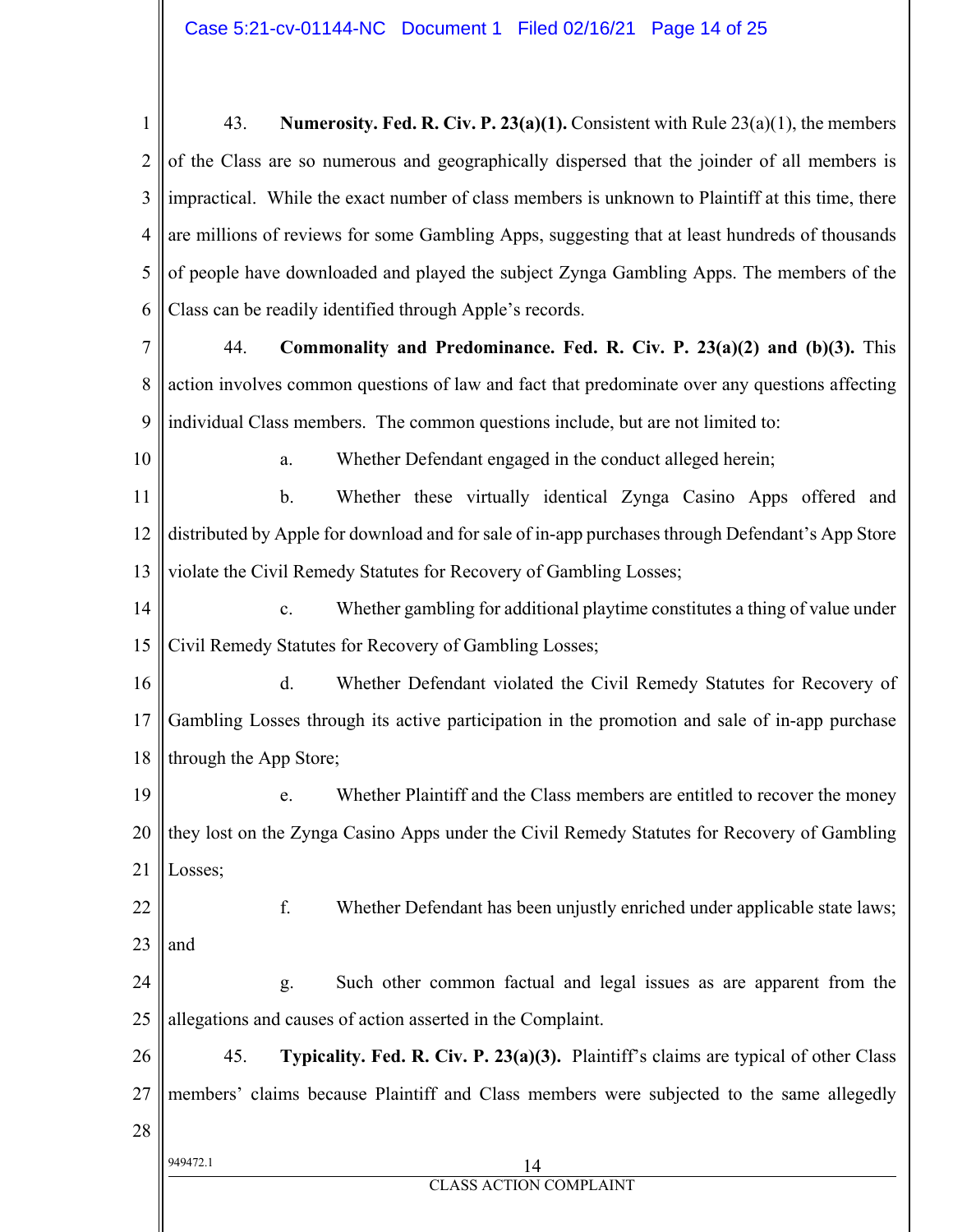1 2 unlawful conduct and damaged in the same way, *i.e.*, they all lost money to Apple in an effort to win additional playtime on the Zynga Casino Apps.

3

4 5 6 7 46. **Adequacy. Fed. R. Civ. P. 23(a)(4).** Consistent with Rule 23(a)(4), Plaintiff will fairly and adequately represent the Class. Plaintiff has the best interests of the members of the Class in mind. Plaintiff has no conflicts of interest with the Class. Plaintiff's counsel are competent and experienced in litigating class actions, including extensive experience in consumer protection claims. Plaintiff intends to vigorously prosecute this case.

8 9 10 11 12 13 14 15 16 17 47. **Superiority. Fed. R. Civ. P. 23(b)(3).** A class action is superior to other available methods for the fair and efficient adjudication of these claims because individual joinder of the claims of all members of the Class is impracticable. Many members of the Class are without the financial resources necessary to pursue this matter. Even if some could afford to litigate claims separately, such a result would be unduly burdensome to the courts in which the individualized cases would proceed. Individual litigation increases the time and expense of resolving a common dispute concerning Defendant's actions toward an entire group of individuals. Class action procedures allow for far fewer management difficulties in matters of this type and provide the unique benefits of unitary adjudication, economies of scale, and comprehensive supervision over the entire controversy by a single judge in a single court.

18 19 20 21 48. The Class may be certified pursuant to Rule 23(b)(2) of the Federal Rules of Civil Procedure because Defendant has acted on grounds generally applicable to the Class, thereby making final injunctive relief and corresponding declaratory relief appropriate with respect to the claims raised by the Class.

22 23 24 25 26 49. The Class may also be certified pursuant to Rule 23(b)(3) of the Federal Rules of Civil Procedure because questions of law and fact common to members of the Class will predominate over questions affecting individual members, and a class action is superior to other methods for fairly and efficiently adjudicating the controversy and causes of action described in this Complaint.

- 27 / / /
- 28 / / /
	- $949472.1$  15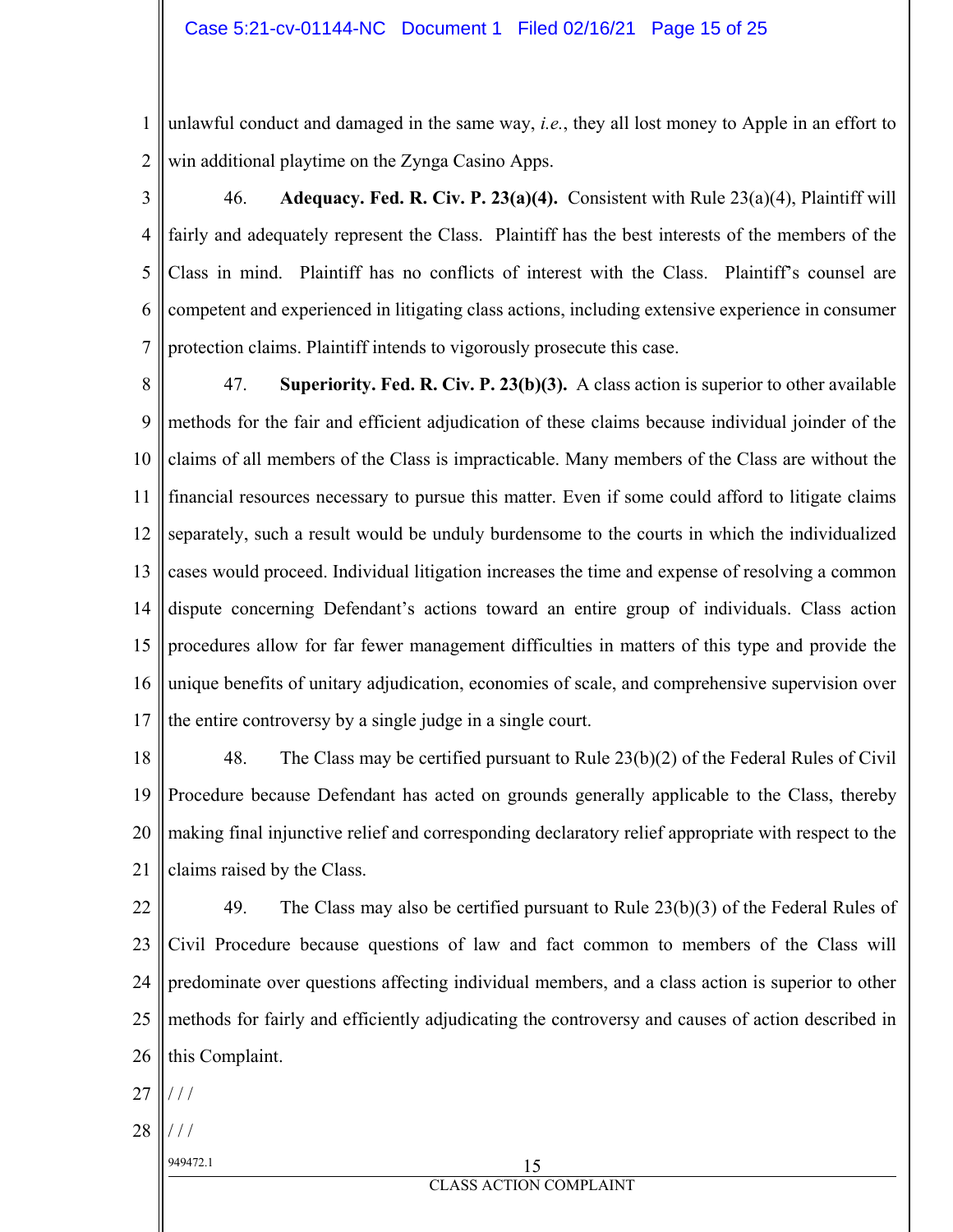1

2

3

4

5

6

# **CAUSES OF ACTION COUNT I VIOLATION OF CIVIL REMEDY STATUTES FOR RECOVERY OF GAMBLING LOSSES**

50. Plaintiff realleges and incorporates the preceding paragraphs, as if fully set forth herein.

7 8 9 10 11 12 13 51. Plaintiff brings this claim on behalf of herself and the Multistate Class under the Civil Remedy Statutes for Recovery of Gambling Losses, which are materially uniform in the states of Alabama, Arkansas, Connecticut, Georgia, Illinois, Indiana, Kentucky, Massachusetts, Minnesota, Mississippi, Missouri, Montana, New Hampshire, New Jersey, New Mexico, New York, Ohio, Oregon, South Carolina, South Dakota, Tennessee, Vermont, Virginia, Washington, and West Virginia. In the alternative, Plaintiff bring this action on behalf of each State Class under the Civil Remedy Statute for Recovery of Gambling Losses enacted under the law of each State.

14 15 16 52. The twenty-five states identified above have enacted the following Civil Remedy Statutes for Recovery of Gambling Losses, all of which are materially similar and were designed to effectuate the states' public policy against gambling.

17 18 19 a. Ala. Code § 8-1-150(a) ("Any person who has paid any money or delivered any thing of value lost upon any game or wager may recover such money, thing, or its value by an action commenced within six months from the time of such payment or delivery.");

20 21 22 23 b. Ark. Code Ann. § 16-118-103(a)(1)(A)(i) ("Any person who loses any money or property at any game or gambling device, or any bet or wager whatever, may recover the money or property by obtaining a judgment ordering the return of the money or property following an action against the person winning the money or property.");

949472.1  $16$ 24 25 26 27 28 c. Conn. Gen. Stat.  $\S 52-554$  ("Any person who, by playing at any game, or betting on the sides or hands of such as play at any game…loses the sum or value of one dollar in the whole and pays or delivers the same or any part thereof, may, within three months next following, recover from the winner the money or the value of the goods so lost and paid or delivered….");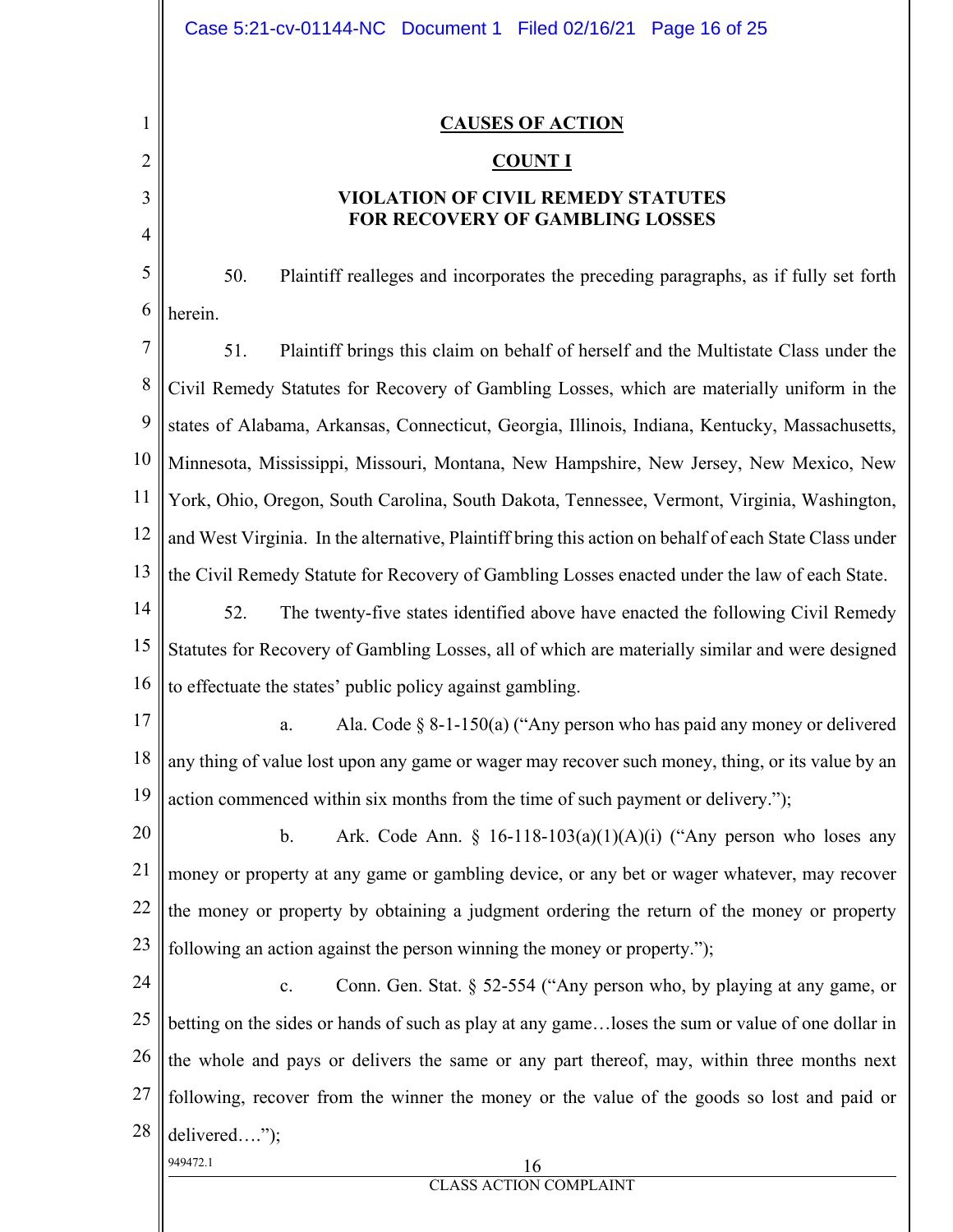1 2 3 4 5 d. OCGA § 13-8-3(b) ("Money paid or property delivered upon a gambling consideration may be recovered from the winner by the loser by institution of an action for the same within six months after the loss and, after the expiration of that time, by institution of an action by any person, at any time within four years, for the joint use of himself and the educational fund of the county.");

6 7 8 9 10 e. 720 ILCS 5/28-8(a) ("Any person who by gambling shall lose to any other person, any sum of money or thing of value, amounting to the sum of \$50 or more and shall pay or deliver the same or any part thereof, may sue for and recover the money or other thing of value, so lost and paid or delivered, in a civil action against the winner thereof, with costs, in the circuit court…");

11 12 13 14 f. IC 34-16-1-2 ("If a person, by betting on a game or on the hands or sides of persons playing a game: (1) loses any money or other property; and (2) delivers any part of the money or other property; the person may bring a civil action, within one hundred eighty (180) days, to recover the money or other property so lost and delivered.");

15 16 17 18 19 g. KRS 372.020 ("If any person loses to another at one (1) time, or within twenty-four (24) hours, five dollars (\$5) or more, or anything of that value, and pays, transfers or delivers it, the loser or any of his creditors may recover it, or its value, from the winner, or any transferee of the winner, having notice of the consideration, by action brought within five (5) years after the payment, transfer or delivery.");

20 21 22 23 24 25 26 27 h. Mass. Gen. Laws ch. 137, § 1 ("Whoever, by playing at cards, dice or other game, or by betting on the sides or hands of those gaming, except for gaming conducted in licensed gaming establishments pursuant to chapter 23K, loses to a person so playing or betting money or goods, and pays or delivers the same or any part thereof to the winner, or whoever pays or delivers money or other thing of value to another person for or in consideration of a lottery, policy or pool ticket, certificate, check or slip, or for or in consideration of a chance of drawing or obtaining any money, prize or other thing of value in a lottery or policy game, pool or combination, or other bet, may recover such money or the value of such goods in contract….");

- 28  $/ /$ 
	-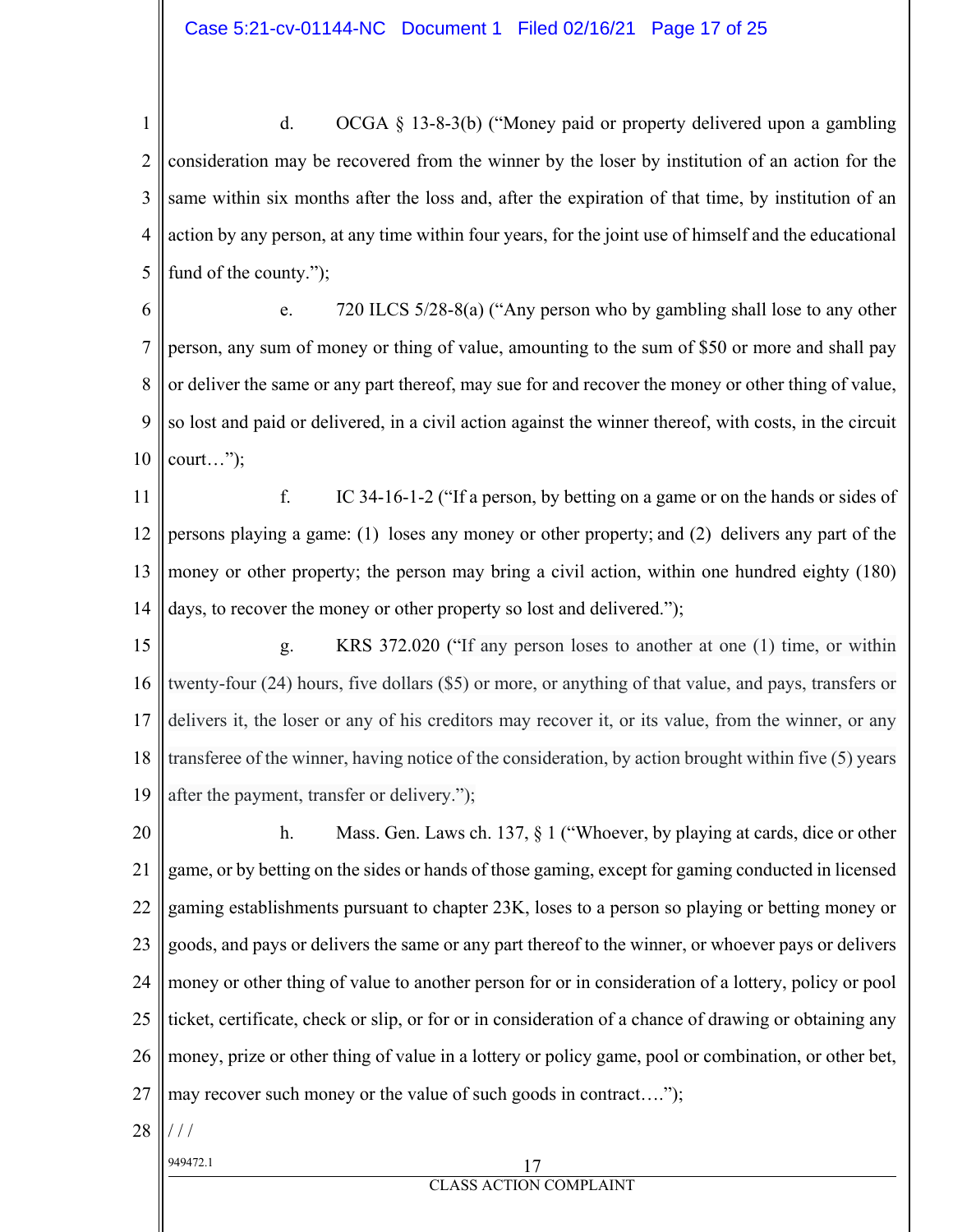1 2 3 4 5 i. MN ST § 541.20 ("Every person who, by playing at cards, dice, or other game, or by betting on the hands or sides of such as are gambling, shall lose to any person so playing or betting any sum of money or any goods, and pays or delivers the same, or any part thereof, to the winner, may sue for and recover such money by a civil action, before any court of competent jurisdiction.");

6 7 8 9 10 11 j. MS ST § 87-1-5 ("If any person, by playing at any game whatever, or by betting on the sides or hands of such as do play at any game…or by any wager whatever, shall lose any money, property, or other valuable thing, real or personal, and shall pay or deliver the same or any part thereof, the person so losing and paying or delivering the same, or his wife or children, may sue for and recover such money, property, or other valuable thing so lost and paid or delivered, or any part thereof, from the person knowingly receiving the same, with costs.");

12 13 14 k. Mo. Rev. Stat. Ann. § 434.030 ("Any person who shall lose any money or property at any game, gambling device or by any bet or wager whatever, may recover the same by a civil action.");

15 16 17 18 19 20 21 22 l. MT Code § 23-5-131 ("A person, or the person's dependent or guardian, who, by playing or betting at an illegal gambling device or illegal gambling enterprise, loses money, property, or any other thing of value and pays and delivers it to another person connected with the operation or conduct of the illegal gambling device or illegal gambling enterprise, within 1 year following the person's loss, may: (1) bring a civil action in a court of competent jurisdiction to recover the loss; (2) recover the costs of the civil action and exemplary damages of no less than \$500 and no more than \$5,000; and (3) join as a defendant any person having an interest in the illegal gambling device or illegal gambling enterprise.");

23 24 25 26 m. N.H. Rev. Stat. § 338:3 ("If any person shall receive any money or property, won by him upon any bet or wager as aforesaid, he shall be liable to the person losing it, in an action of assumpsit, trover or other form proper to recover it; and any security given for the payment of such loss shall be void.");

949472.1 18 27 28 n. N.J. Stat. § 2A:40-5 ("If any person shall lose any money, goods, chattels or other valuable thing, in violation of section 2A:40-1 of this title, and shall pay or deliver the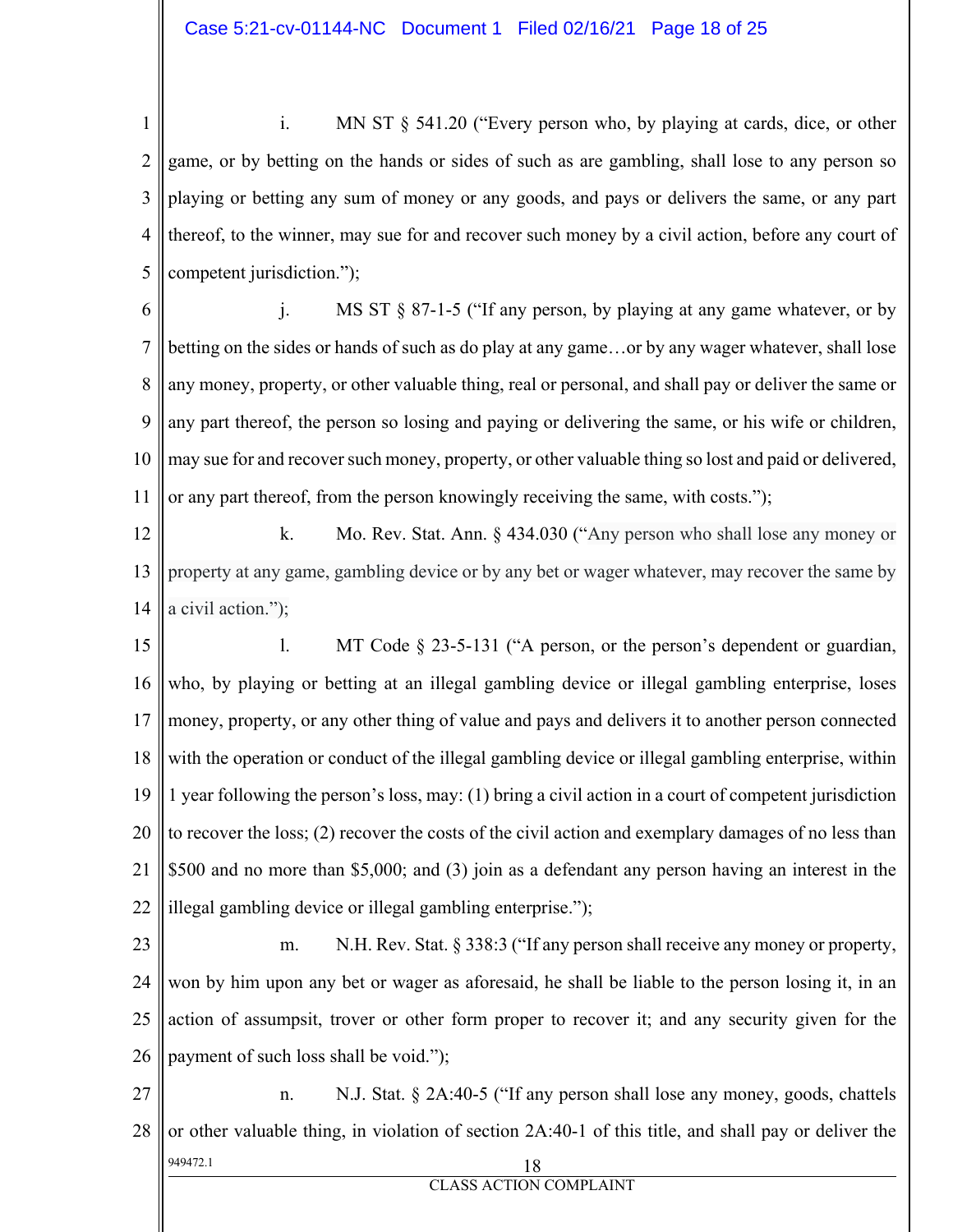#### Case 5:21-cv-01144-NC Document 1 Filed 02/16/21 Page 19 of 25

1 2 3 4 5 same or any part thereof to the winner, or to any person to his use, or to a stakeholder, such person may sue for and recover such money, or the value of such goods, chattels, or other valuable thing, from such winner, or from such depositary, or from such stakeholder, whether the same has been delivered or paid over by such stakeholder or not, in a civil action provided such action is brought within 6 calendar months after payment or delivery.");

6

7

8

o. N.M. Stat. § 44-5-1 ("Any person who shall lose any money or property at any game at cards, or at any gambling device, may recover the same by action of debt, if money; if property, by action of trover, replevin or detinue.");

9 10 11 12 13 14 15 16 17 18 p. N.Y. Gen. Oblig. Law § 5-419 ("Any person who shall pay, deliver or deposit any money, property or thing in action, upon the event of any wager or bet prohibited, may sue for and recover the same of the winner or person to whom the same shall be paid or delivered, and of the stakeholder or other person in whose hands shall be deposited any such wager, bet or stake, or any part thereof, whether the same shall have been paid over by such stakeholder or not, and whether any such wager be lost or not.");  $\S$  5-421 ("Every person who shall, by playing at any game, or by betting on the sides or hands of such as do play, lose at any time or sitting, the sum or value of twenty-five dollars or upwards, and shall pay or deliver the same or any part thereof, may, within three calendar months after such payment or delivery, sue for and recover the money or value of the things so lost and paid or delivered, from the winner thereof.");

19 20 21 22 23 q. Ohio Rev. Code § 3763.02 ("If a person, by playing a game, or by a wager, loses to another, money or other thing of value, and pays or delivers it or a part thereof, to the winner thereof, such person losing and paying or delivering, within six months after such loss and payment or delivery, may sue for and recover such money or thing of value or part thereof, from the winner thereof, with costs of suit.");

24 25 26 27 r. Or. Rev. Stat. § 30.740 ("All persons losing money or anything of value at or on any unlawful game described in ORS 167.117 (Definitions for ORS 167.108 to 167.164 and 464.270 to 464.530), 167.122 (Unlawful gambling in the second degree) and 167.127 (Unlawful gambling in the first degree) shall have a cause of action to recover from the dealer winning the

- 28
-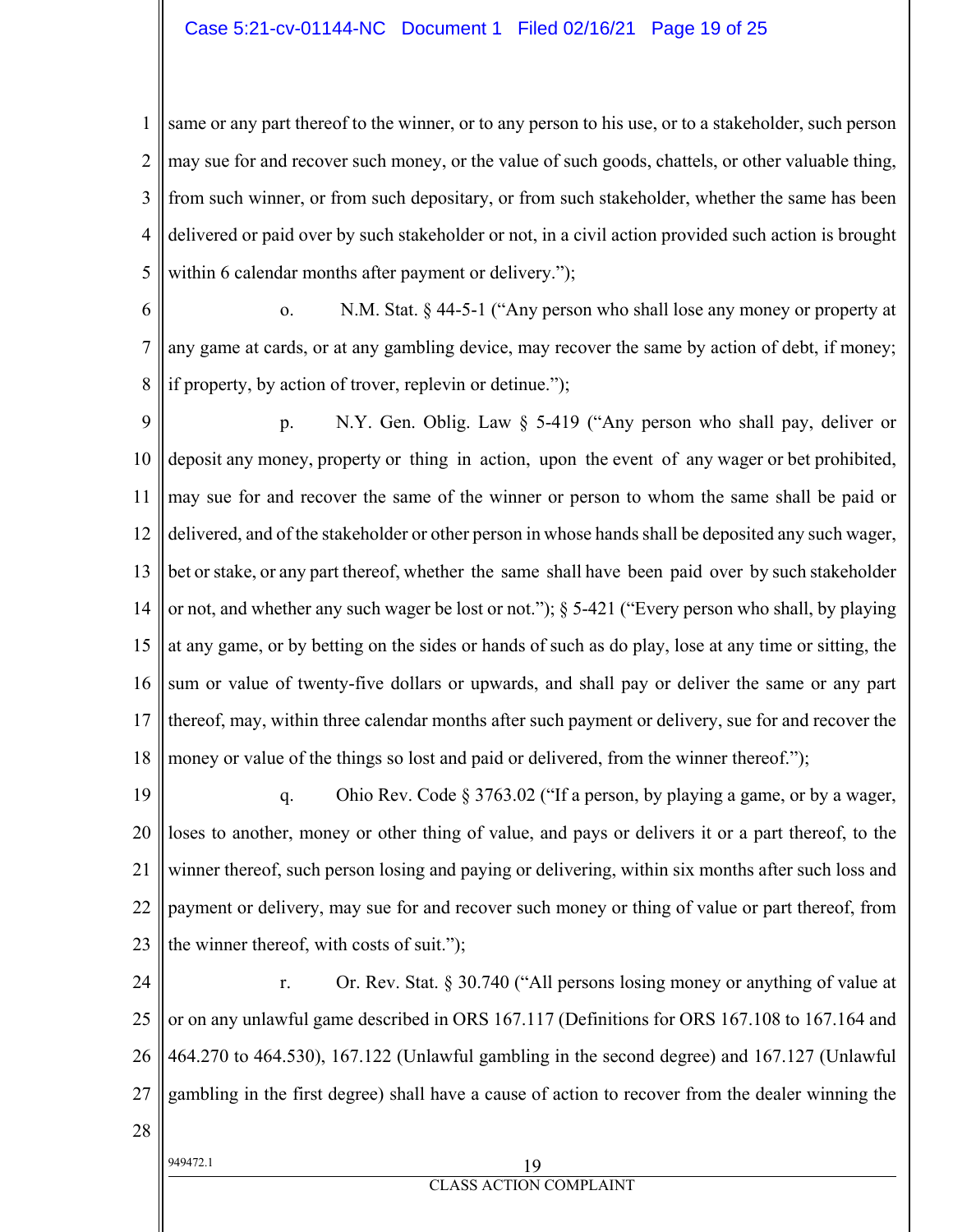#### Case 5:21-cv-01144-NC Document 1 Filed 02/16/21 Page 20 of 25

1 2 same, or proprietor for whose benefit such game was played or dealt, or such money or thing of value won, twice the amount of the money or double the value of the thing so lost.");

3 4 5 6 7 8 9 10 s. S.C. Code  $\S 32$ -1-10 ("Any person who shall at any time or sitting, by playing at cards, dice table or any other game whatsoever or by betting on the sides or hands of such as do play at any of the games aforesaid, lose to any person or persons so playing or betting, in the whole, the sum or value of fifty dollars and shall pay or deliver such sum or value or any part thereof shall be at liberty, within three months then next ensuing, to sue for and recover the money or goods so lost and paid or delivered or any part thereof from the respective winner or winners thereof, with costs of suit, by action to be prosecuted in any court of competent jurisdiction.);

11 12 13 14 15 16 t. S.D. Codified Laws  $\S 21-6-1$  ("Any person who shall lose any thing of value at any game, or by betting on any game, may recover the same or the value thereof from any other person playing at the game at which such thing was lost, or from the person with whom the bet was made, or from the proprietor of the place where the game was played, in a civil action, in which such proprietor and all persons engaged in the game may be joined as parties; provided that such action shall have been commenced within six months after the date of such loss.");

17 18 19 20 21 22 u. Tenn. Code  $\S 28-3-106$  ("Actions to recover money or goods lost at any kind of gambling or betting, and paid or delivered: (1) If brought by the loser, shall be commenced within ninety (90) days next after such payment or delivery; (2) If brought for the use of the spouse, child or children, or next of kin, within twelve (12) months from the expiration of the ninety (90) days; (3) If by a creditor of the loser, within twenty-four (24) months from the end of the ninety (90) days.").

23 24 25 v. 9 V.S.A. § 3981 ("A person who pays money or other valuable thing lost at a game…may recover the value thereof of the person to whom it was paid in a civil action, if commenced within one month from the time of payment.");

 $949472.1$  20 CLASS ACTION COMPLAINT 26 27 28 w. Va. Code § 11-15 ("Any person who shall, by playing at any game or betting on the sides or hands of such as play at any game, lose within twenty-four hours, the sum or value of five dollars, or more, and pay or deliver the same, or any part thereof, may, within three months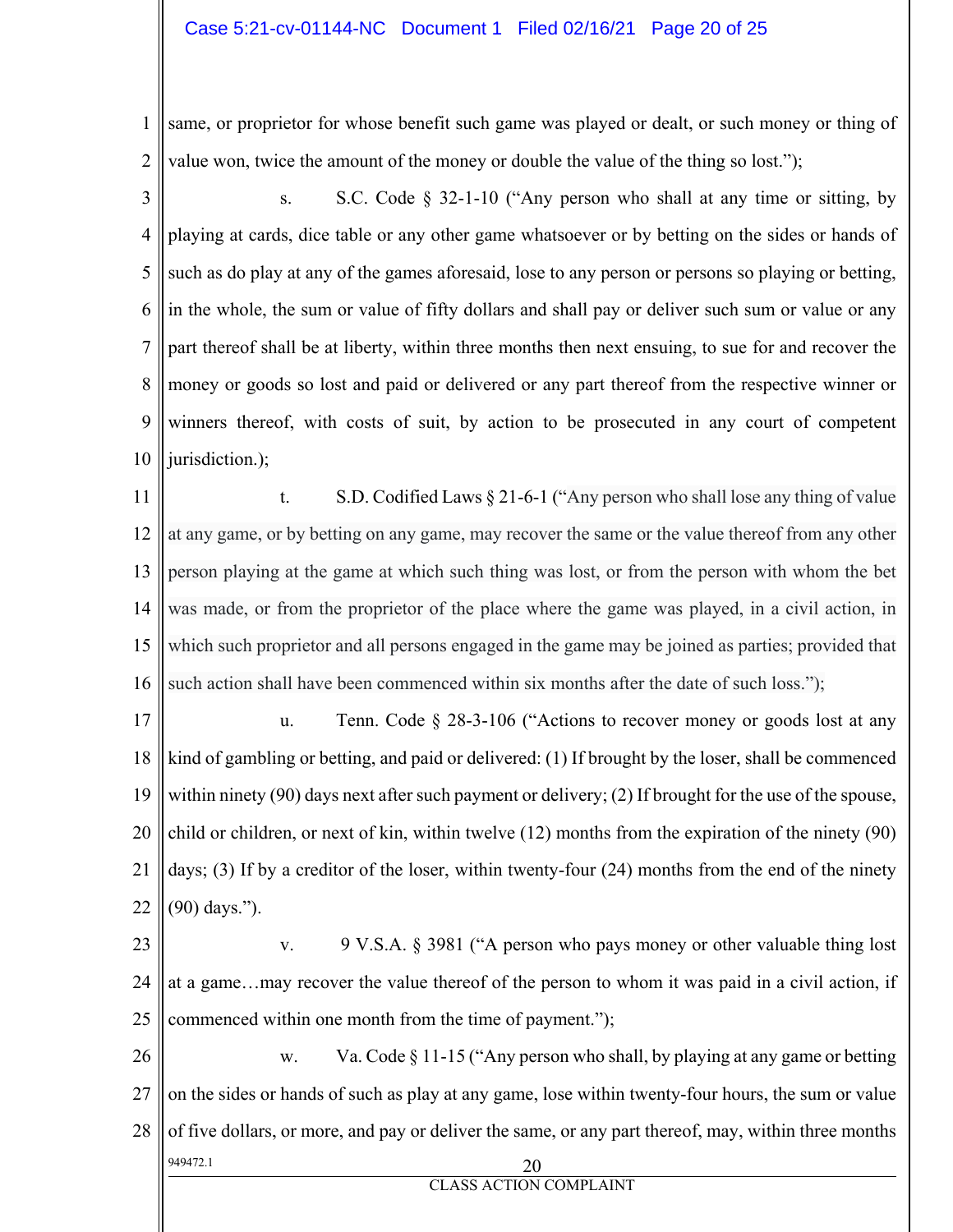#### Case 5:21-cv-01144-NC Document 1 Filed 02/16/21 Page 21 of 25

1 2 3 next following, recover from the winner, the money or the value of the goods so lost and paid or delivered, with costs of suit in civil action, either by suit or warrant, according to the amount or value thereof.");

4 5 6 7 8 9 10 11 12 x. Wash. Rev. Code § 4.24.070 ("All persons losing money or anything of value at or on any illegal gambling games shall have a cause of action to recover from the dealer or player winning, or from the proprietor for whose benefit such game was played or dealt, or such money or things of value won, the amount of the money or the value of the thing so lost."); and y. W. Va. Code § 55-9-3 ("If any person shall lose to another within twentyfour hours \$10 or more, or property of that value, and shall pay or deliver the same, or any part thereof, such loser may recover back from the winner the money or property, or in lieu of the property the value thereof, so lost, by suit in court, or before a justice, according to the amount or value, brought within three months after such payment or delivery….").

13 14 15 53. The Civil Remedy Statutes for Recovery of Gambling Losses prohibit a person from profiting from gambling activity and provide for the recovery of money paid and lost due to such gambling activity.

16 17 18 54. By purchasing coins from Apple to wager on the Zynga Casino Apps, Plaintiff and each member of the Multistate Class gambled and lost money within the meaning of the Civil Remedy Statute for Recovery of Gambling Losses.

19 20 21 22 23 24 25 26 55. Apple has profited and continues to profit from gambling activity in violation of the Civil Remedy Statute for Recovery of Gambling Losses by: (1) providing marketing guidance, tools, promotional offers and more to help drive discovery of Zynga Casino Apps and in-app purchases; (2) contributing to the creation and development of Zynga Casino Apps by encouraging Zynga to incorporate Apple technologies into the Apps; and (3) offering and distributing the Zynga Casino Apps through the App Store and selling in-app purchases for the Zynga Casino Apps in exchange for a significant percentage of the money paid and lost by Plaintiff and the members of the Class to gamble using the Zynga Casino Apps.

27 28 56. Plaintiff and the members of the Class are, therefore, entitled to recover from Apple the amounts they lost when gambling on the Zynga Casino Apps through the App Store.

949472.1 21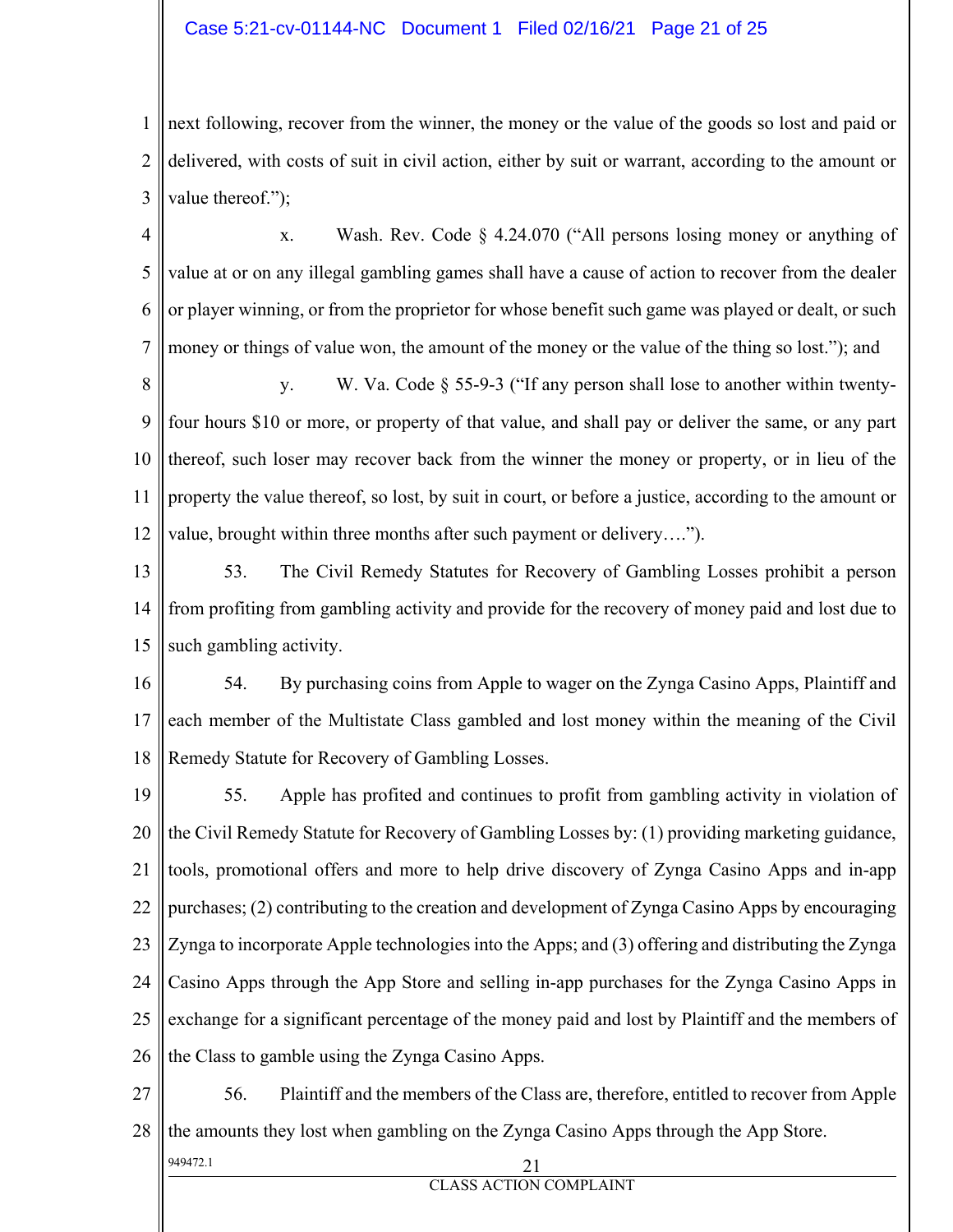1

2

#### **COUNT II**

#### **UNJUST ENRICHMENT**

3 4 5 6 7 8 9 10 11 12 13 14 15 16 17 18 19 20 21 22 23 24 25 26 27 28 57. Plaintiff realleges and incorporates the preceding paragraphs, as if fully set forth herein. 58. Plaintiff brings this claim on behalf of herself and the Multistate Class under the common law of unjust enrichment, which is materially uniform in the states of Alabama, Arkansas, Connecticut, Georgia, Illinois, Indiana, Kentucky, Massachusetts, Minnesota, Mississippi, Missouri, Montana, New Hampshire, New Jersey, New Mexico, New York, Ohio, Oregon, South Carolina, South Dakota, Tennessee, Vermont, Virginia, Washington, and West Virginia. In the alternative, Plaintiff brings this action on behalf of each State Class under the common law of each State, which is materially uniform in all such States. 59. As a result of its unlawful conduct described above, Apple has and will continue to be unjustly enriched to the detriment of Plaintiff and Class members by virtue of their purchase of coins from Apple to wager on the Zynga Casino Apps through the App Store. 60. Apple has profited immensely by providing marketing guidance, tools, and promotional offers to Zynga. 61. These profits were obtained in violation of the Civil Remedy Statute for Recovery of Gambling Losses. 62. These profits were a benefit conferred upon Apple by Class members when purchasing coins to wager on the Zynga Casino Apps. 63. Accordingly, because Apple will be unjustly enriched if it is allowed to retain the illegal profits from the Zynga Casino Apps, Plaintiff and each Class member are entitled to recover the amount by which Apple was unjustly enriched at their expense. **REQUEST FOR RELIEF WHEREFORE**, Plaintiff, individually and on behalf of the Multistate Class and State Classes, respectfully request that the Court grant certification of the proposed Multistate Class and State Classes, including the designation of Plaintiff as the named representative of the Multistate

949472.1 22 CLASS ACTION COMPLAINT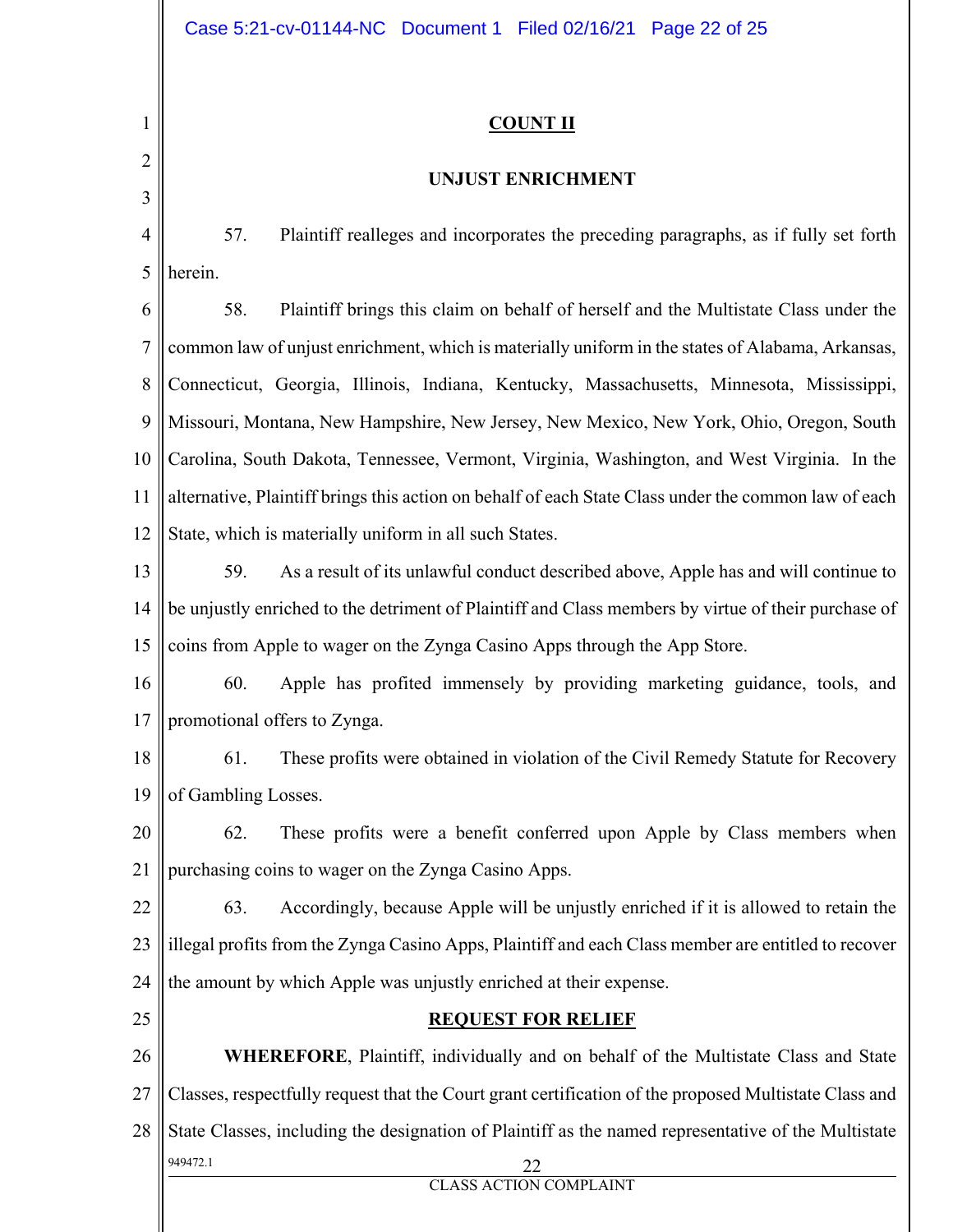#### Case 5:21-cv-01144-NC Document 1 Filed 02/16/21 Page 23 of 25

| $\frac{1}{1}$ Class and her respective State Class, the appointment of the undersigned as Class Counsel, and the |
|------------------------------------------------------------------------------------------------------------------|
| 2 designation of any appropriate issue classes and/or subclasses, under the applicable provisions of             |
| $3$ Fed. R. Civ. P. 23, and that the Court enter judgment in Plaintiff's favor and against Apple, as             |
| $4$ follows:                                                                                                     |
|                                                                                                                  |

5 6 7 A. Injunctive and other equitable relief as is necessary to protect the interests of Plaintiff and Class members, including but not limited to an order prohibiting Defendant from engaging in the wrongful and unlawful acts described herein;

8 9 B. An award of compensatory, consequential, and general damages, including nominal damages, as allowed by law in an amount to be determined;

10 11 C. An award of statutory damages and punitive damages, as allowed by law in an amount to be determined;

12 D. An award of restitution or disgorgement, in an amount to be determined;

13 E. An award of attorneys' fees, costs, and litigation expenses, as allowed by law;

F. Prejudgment interest on all amounts awarded; and

14

16

15 G. Such other and further relief as the Court may deem just and proper.

### **JURY DEMAND**

17 18 19 Plaintiff, on behalf of herself and the Class of all others similarly situated, hereby demands a trial by jury on all issues so triable pursuant to Rule 38 of the Federal Rules of Civil Procedure. Dated: February 16, 2021 Respectfully submitted,

949472.1 23 CLASS ACTION COMPLAINT 20 21 22 23 24 25 26 27 28 By: */s/ Daniel L. Warshaw*  DANIEL L. WARSHAW Daniel L. Warshaw (Bar No. 185365) **PEARSON, SIMON & WARSHAW, LLP**  15165 Ventura Boulevard, Suite 400 Sherman Oaks, CA 91403 Telephone: (818) 788-8300 Facsimile: (818) 788-8104 Email: dwarshaw@pswlaw.com Hassan A. Zavareei (Bar No. 181547) Andrea R. Gold\* **TYCKO & ZAVAREEI LLP**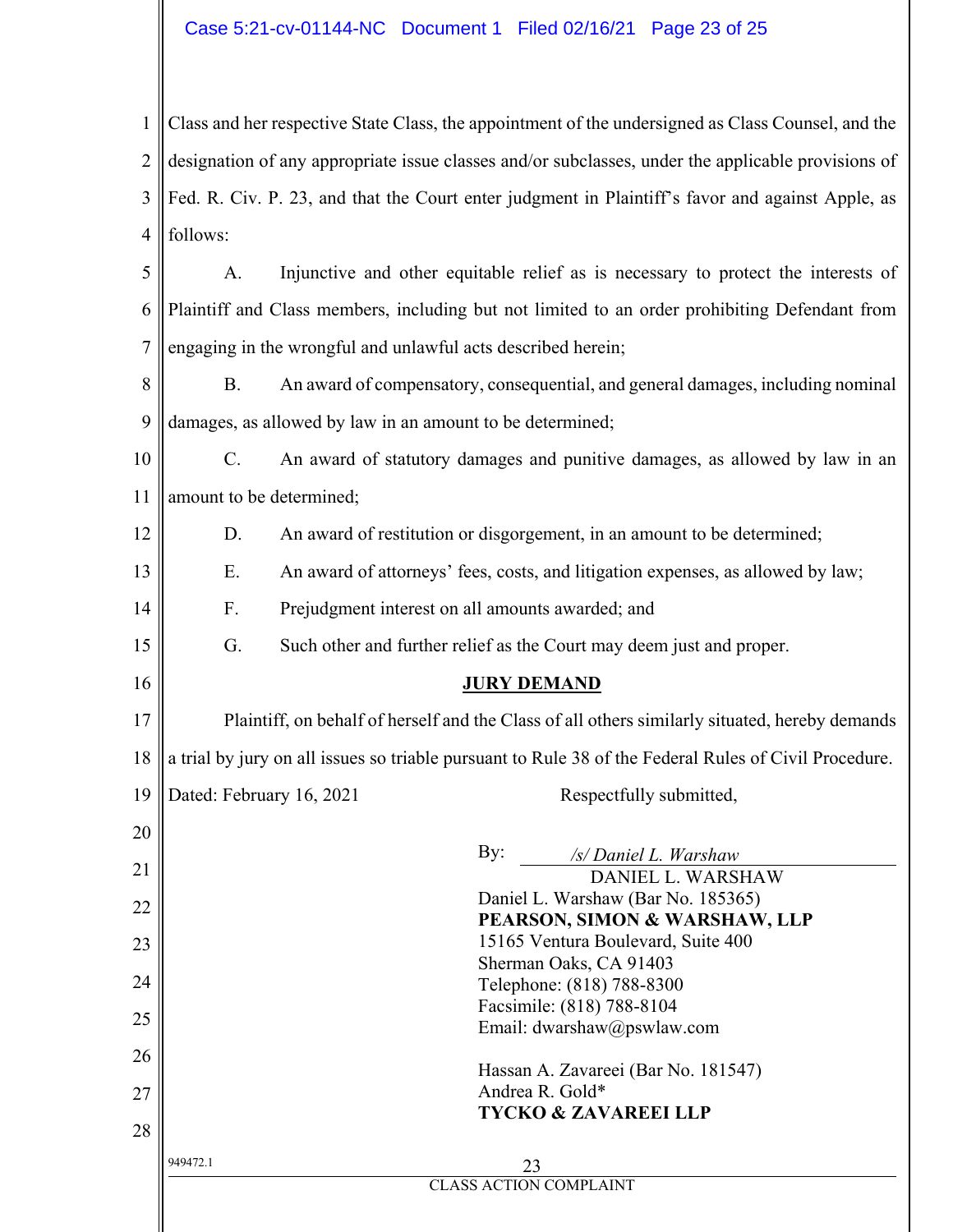| 1              | 1828 L Street NW, Suite 1000                                  |
|----------------|---------------------------------------------------------------|
| $\overline{2}$ | Washington, D.C. 20036<br>Telephone: (202) 973-0900           |
| 3              | Facsimile: (202) 973-0950<br>Email: hzavareei@tzlegal.com     |
| $\overline{4}$ | agold@tzlegal.com                                             |
| 5              | Jeff Ostrow*<br>Jason H. Alperstein*                          |
| 6              | Kristen Lake Cardoso*                                         |
| $\tau$         | KOPELOWITZ OSTROW<br>FERGUSON WEISELBERG GILBERT              |
| 8              | 1 West Las Olas Blvd., Suite 500<br>Fort Lauderdale, FL 33301 |
| 9              | Telephone: (954) 525-4100                                     |
| 10             | Facsimile: (954) 525-4300<br>Email: ostrow@kolawyers.com      |
| 11             | alperstein@kolawyers.com<br>cardoso@kolawyers.com             |
| 12             | Counsel for Plaintiff and the Proposed Class                  |
| 13             |                                                               |
| 14             | <i>*Pro Hac Vice Applications Forthcoming</i>                 |
| 15             |                                                               |
| 16             |                                                               |
| 17             |                                                               |
| 18             |                                                               |
| 19             |                                                               |
| 20             |                                                               |
| 21             |                                                               |
| 22             |                                                               |
| 23             |                                                               |
| 24             |                                                               |
| 25             |                                                               |
| 26             |                                                               |
| 27             |                                                               |
| 28             |                                                               |
|                | 949472.1<br>24<br><b>CLASS ACTION COMPLAINT</b>               |
|                |                                                               |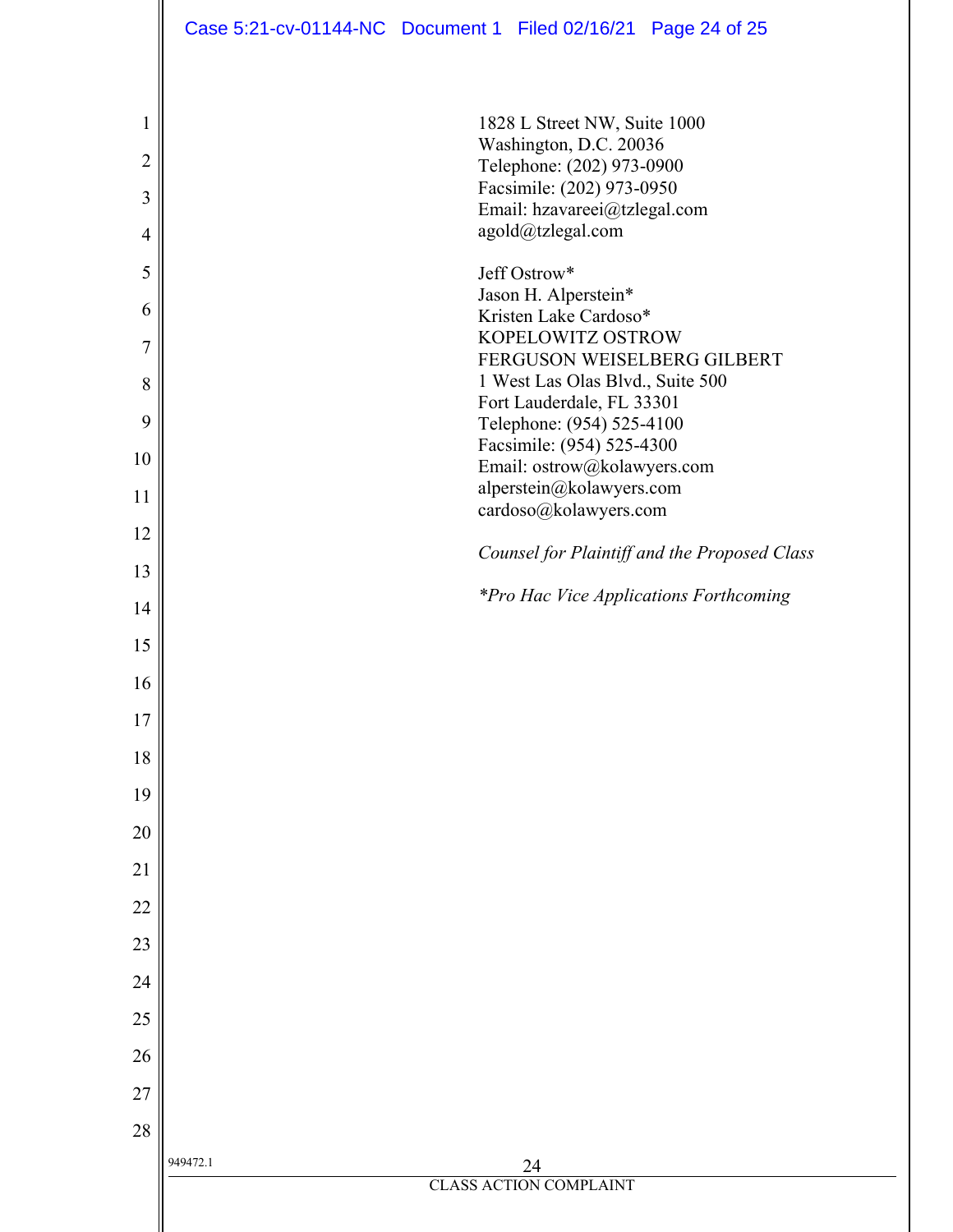|                | Case 5:21-cv-01144-NC Document 1 Filed 02/16/21 Page 25 of 25 |                        |  |
|----------------|---------------------------------------------------------------|------------------------|--|
|                |                                                               |                        |  |
| $\mathbf{1}$   |                                                               |                        |  |
| $\overline{c}$ |                                                               |                        |  |
| $\mathfrak{Z}$ |                                                               |                        |  |
| $\overline{4}$ |                                                               |                        |  |
| 5              |                                                               |                        |  |
| 6              |                                                               |                        |  |
| $\overline{7}$ |                                                               |                        |  |
| $\,$ $\,$      |                                                               |                        |  |
| 9              |                                                               |                        |  |
| $10\,$         |                                                               |                        |  |
| $11\,$         |                                                               |                        |  |
| $12\,$         |                                                               |                        |  |
| 13             |                                                               |                        |  |
| $14$           |                                                               |                        |  |
| $15\,$         |                                                               |                        |  |
| 16             |                                                               |                        |  |
| $17$           |                                                               |                        |  |
| $18\,$<br>19   |                                                               |                        |  |
| $20\,$         |                                                               |                        |  |
| $21\,$         |                                                               |                        |  |
| $22\,$         |                                                               |                        |  |
| 23             |                                                               |                        |  |
| $24\,$         |                                                               |                        |  |
| $25\,$         |                                                               |                        |  |
| $26\,$         |                                                               |                        |  |
| $27\,$         |                                                               |                        |  |
| $28\,$         |                                                               |                        |  |
|                | 949472.1                                                      |                        |  |
|                |                                                               | CLASS ACTION COMPLAINT |  |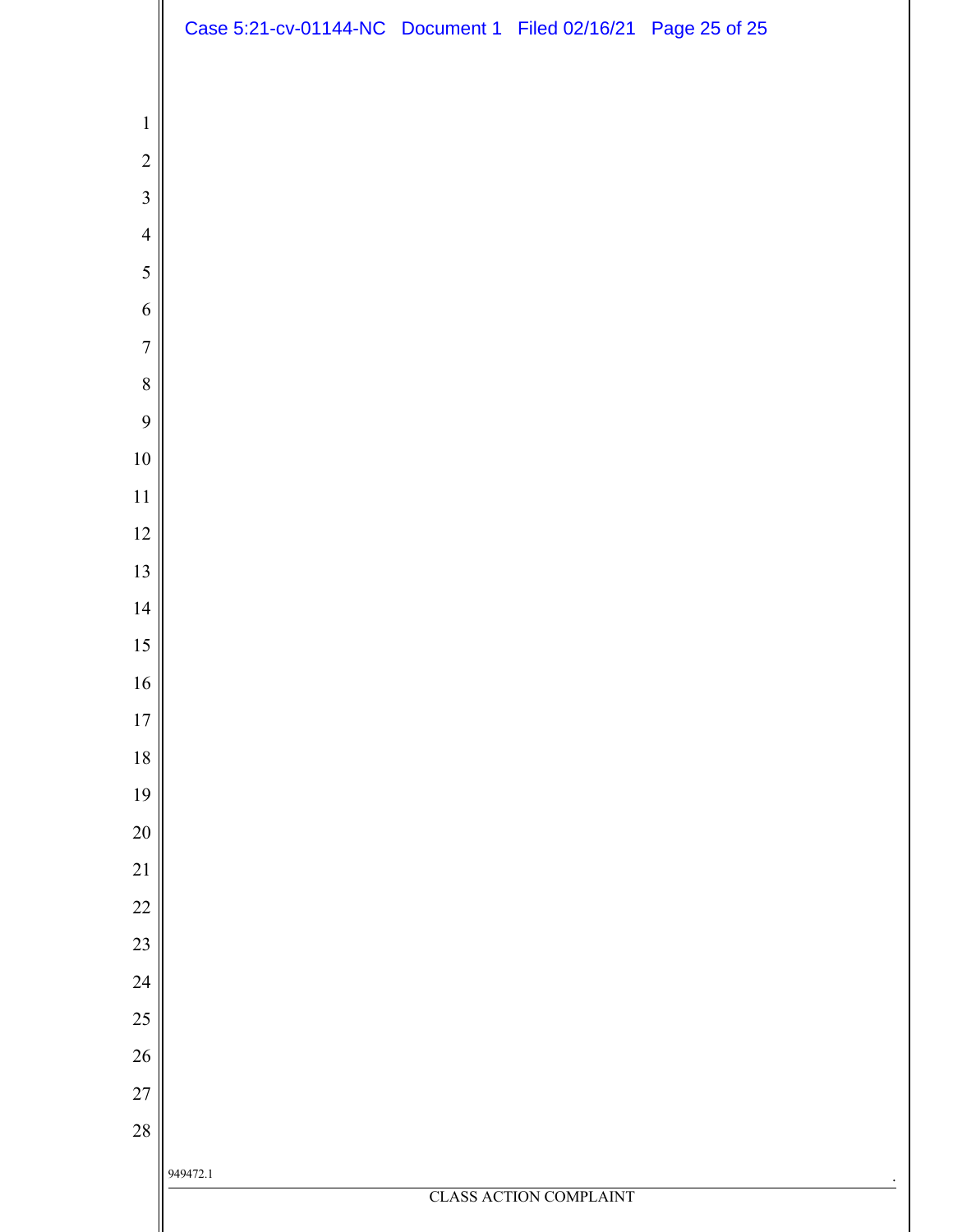# JS-CAND 44 (Rev. 10/2020) **Case 5:21-cv-01144-NC Document 1-1 Filed 02/16/21 Page 1 of 2**

The JS-CAND 44 civil cover sheet and the information contained herein neither replace nor supplement the filing and service of pleadings or other papers as required by law, except as provided by local rules of court. This

| I. (a) PLAINTIFFS                                                                                            | <b>DEFENDANTS</b>                                                               |                                                                                                                 |  |  |  |  |
|--------------------------------------------------------------------------------------------------------------|---------------------------------------------------------------------------------|-----------------------------------------------------------------------------------------------------------------|--|--|--|--|
| Kiesha Lowe                                                                                                  | Apple Inc.                                                                      |                                                                                                                 |  |  |  |  |
| (b) County of Residence of First Listed Plaintiff<br>Harrison County, MS<br>(EXCEPT IN U.S. PLAINTIFF CASES) | County of Residence of First Listed Defendant<br>(IN U.Š. PLAINTIFF CASES ONLY) | Santa Clara, CA                                                                                                 |  |  |  |  |
|                                                                                                              | NOTE:<br>THE TRACT OF LAND INVOLVED.                                            | IN LAND CONDEMNATION CASES, USE THE LOCATION OF                                                                 |  |  |  |  |
| Attorneys (Firm Name, Address, and Telephone Number)<br>(c)                                                  | Attorneys (If Known)                                                            |                                                                                                                 |  |  |  |  |
| Pearson, Simon & Warshaw, LLP<br>15165 Ventura Boulevard, Suite 400<br>$(818)$ 788-8300                      |                                                                                 |                                                                                                                 |  |  |  |  |
| Н.<br><b>BASIS OF JURISDICTION</b> (Place an "X" in One Box Only)<br>Ш.                                      | (For Diversity Cases Only)                                                      | <b>CITIZENSHIP OF PRINCIPAL PARTIES</b> (Place an "X" in One Box for Plaintiff<br>and One Box for Defendant)    |  |  |  |  |
|                                                                                                              | <b>PTF</b><br><b>DEF</b>                                                        | <b>PTF</b><br>DEF                                                                                               |  |  |  |  |
| U.S. Government Plaintiff<br>Federal Question<br>(U.S. Government Not a Party)                               | Citizen of This State                                                           | Incorporated or Principal Place<br>$\times$ 4<br>$\overline{4}$<br>of Business In This State                    |  |  |  |  |
| U.S. Government Defendant $\times$ 4<br>Diversity<br>(Indicate Citizenship of Parties in Item III)           | Citizen of Another State<br>$\times 2$                                          | Incorporated and Principal Place<br>$\frac{5}{2}$<br>$\overline{\phantom{0}}$ 5<br>of Business In Another State |  |  |  |  |
|                                                                                                              | Citizen or Subject of a<br>3<br>Foreign Country                                 | Foreign Nation<br>$\sigma$                                                                                      |  |  |  |  |

#### **IV. NATURE OF SUIT** (Place an "X" in One Box Only)

| <b>CONTRACT</b>                                             | <b>TORTS</b>                                                                                                   |                                                   | <b>FORFEITURE/PENALTY</b>               | <b>BANKRUPTCY</b>                                               | <b>OTHER STATUTES</b>                             |  |  |
|-------------------------------------------------------------|----------------------------------------------------------------------------------------------------------------|---------------------------------------------------|-----------------------------------------|-----------------------------------------------------------------|---------------------------------------------------|--|--|
| 110 Insurance                                               | PERSONAL INJURY                                                                                                | PERSONAL INJURY                                   | 625 Drug Related Seizure of             | 422 Appeal 28 USC § 158                                         | 375 False Claims Act                              |  |  |
| 120 Marine                                                  | 310 Airplane                                                                                                   | 365 Personal Injury - Product                     | Property 21 USC § 881                   | 423 Withdrawal 28 USC                                           | 376 Qui Tam (31 USC                               |  |  |
| 130 Miller Act                                              | 315 Airplane Product Liability                                                                                 | Liability                                         | 690 Other                               | § 157                                                           | § 3729(a))                                        |  |  |
| 140 Negotiable Instrument                                   | 320 Assault, Libel & Slander                                                                                   | 367 Health Care/                                  | <b>LABOR</b>                            | <b>PROPERTY RIGHTS</b>                                          | 400 State Reapportionment                         |  |  |
| 150 Recovery of                                             | 330 Federal Employers'                                                                                         | Pharmaceutical Personal                           | 710 Fair Labor Standards Act            | 820 Copyrights                                                  | 410 Antitrust                                     |  |  |
| Overpayment Of                                              | Liability                                                                                                      | <b>Injury Product Liability</b>                   | 720 Labor/Management                    | 830 Patent                                                      | 430 Banks and Banking                             |  |  |
| Veteran's Benefits                                          | 340 Marine                                                                                                     | 368 Asbestos Personal Injury<br>Product Liability | Relations                               | 835 Patent-Abbreviated New                                      | 450 Commerce                                      |  |  |
| 151 Medicare Act                                            | 345 Marine Product Liability                                                                                   |                                                   | 740 Railway Labor Act                   | Drug Application                                                | 460 Deportation                                   |  |  |
| 152 Recovery of Defaulted<br><b>Student Loans (Excludes</b> | 350 Motor Vehicle                                                                                              | PERSONAL PROPERTY                                 | 751 Family and Medical                  | 840 Trademark                                                   | 470 Racketeer Influenced &                        |  |  |
| Veterans)                                                   | 355 Motor Vehicle Product                                                                                      | 370 Other Fraud                                   | Leave Act                               | 880 Defend Trade Secrets                                        | Corrupt Organizations                             |  |  |
| 153 Recovery of                                             | Liability                                                                                                      | 371 Truth in Lending                              | 790 Other Labor Litigation              | Act of 2016                                                     | 480 Consumer Credit                               |  |  |
| Overpayment                                                 | 360 Other Personal Injury                                                                                      | 380 Other Personal Property<br>Damage             | 791 Employee Retirement                 | <b>SOCIAL SECURITY</b>                                          | 485 Telephone Consumer<br>Protection Act          |  |  |
| of Veteran's Benefits                                       | 362 Personal Injury -Medical                                                                                   | 385 Property Damage Product                       | Income Security Act                     | 861 HIA (1395ff)                                                | 490 Cable/Sat TV                                  |  |  |
| 160 Stockholders' Suits                                     | Malpractice                                                                                                    | Liability                                         | <b>IMMIGRATION</b>                      | 862 Black Lung (923)                                            | 850 Securities/Commodities/                       |  |  |
| $\times$ 190 Other Contract                                 | <b>CIVIL RIGHTS</b>                                                                                            | PRISONER PETITIONS                                | 462 Naturalization                      | 863 DIWC/DIWW (405(g))                                          | Exchange                                          |  |  |
| 195 Contract Product Liability                              |                                                                                                                |                                                   | Application                             | 864 SSID Title XVI                                              | 890 Other Statutory Actions                       |  |  |
| 196 Franchise                                               | 440 Other Civil Rights                                                                                         | <b>HABEAS CORPUS</b>                              | 465 Other Immigration                   | 865 RSI (405(g))                                                | 891 Agricultural Acts                             |  |  |
| <b>REAL PROPERTY</b>                                        | 441 Voting                                                                                                     | 463 Alien Detainee                                | Actions                                 | <b>FEDERAL TAX SUITS</b>                                        | 893 Environmental Matters                         |  |  |
| 210 Land Condemnation                                       | 442 Employment                                                                                                 | 510 Motions to Vacate<br>Sentence                 |                                         |                                                                 | 895 Freedom of Information                        |  |  |
| 220 Foreclosure                                             | 443 Housing/<br>Accommodations                                                                                 | 530 General                                       |                                         | 870 Taxes (U.S. Plaintiff or<br>Defendant)                      | Act                                               |  |  |
| 230 Rent Lease & Ejectment                                  | 445 Amer. w/Disabilities-                                                                                      | 535 Death Penalty                                 |                                         | 871 IRS-Third Party 26 USC                                      | 896 Arbitration                                   |  |  |
| 240 Torts to Land                                           | Employment                                                                                                     |                                                   |                                         | §7609                                                           | 899 Administrative Procedure                      |  |  |
| 245 Tort Product Liability                                  | 446 Amer. w/Disabilities-Other                                                                                 | <b>OTHER</b>                                      |                                         |                                                                 | Act/Review or Appeal of                           |  |  |
| 290 All Other Real Property                                 | 448 Education                                                                                                  | 540 Mandamus & Other                              |                                         |                                                                 | <b>Agency Decision</b>                            |  |  |
|                                                             |                                                                                                                | 550 Civil Rights                                  |                                         |                                                                 | 950 Constitutionality of State<br><b>Statutes</b> |  |  |
|                                                             |                                                                                                                | 555 Prison Condition                              |                                         |                                                                 |                                                   |  |  |
|                                                             |                                                                                                                | 560 Civil Detainee-<br>Conditions of              |                                         |                                                                 |                                                   |  |  |
|                                                             |                                                                                                                | Confinement                                       |                                         |                                                                 |                                                   |  |  |
|                                                             |                                                                                                                |                                                   |                                         |                                                                 |                                                   |  |  |
| V.<br><b>ORIGIN</b> (Place an "X" in One Box Only)          |                                                                                                                |                                                   |                                         |                                                                 |                                                   |  |  |
| Original<br>$\times$ 1<br>2                                 | Removed from<br>$\overline{\phantom{a}}$                                                                       | Remanded from                                     | Reinstated or<br>Transferred from<br>.5 | $6\overline{6}$<br>Multidistrict                                | 8 Multidistrict                                   |  |  |
| Proceeding                                                  | <b>State Court</b>                                                                                             | Appellate Court<br>Reopened                       | Another District (specify)              | Litigation-Transfer                                             | Litigation-Direct File                            |  |  |
|                                                             |                                                                                                                |                                                   |                                         |                                                                 |                                                   |  |  |
| VI.<br><b>CAUSE OF</b>                                      | Cite the U.S. Civil Statute under which you are filing (Do not cite jurisdictional statutes unless diversity): |                                                   |                                         |                                                                 |                                                   |  |  |
| <b>ACTION</b>                                               | 28 U.S.C. § 1332(d)                                                                                            |                                                   |                                         |                                                                 |                                                   |  |  |
|                                                             | Brief description of cause:                                                                                    |                                                   |                                         |                                                                 |                                                   |  |  |
|                                                             | Recovery of Gambling Losses; Unjust Enrichment                                                                 |                                                   |                                         |                                                                 |                                                   |  |  |
| VII.                                                        | <b>REQUESTED IN V CHECK IF THIS IS A CLASS ACTION</b>                                                          |                                                   | <b>DEMAND \$5,000,000.00</b>            |                                                                 |                                                   |  |  |
|                                                             |                                                                                                                |                                                   |                                         | CHECK YES only if demanded in complaint:<br><b>JURY DEMAND:</b> | $\times$ Yes<br>N <sub>o</sub>                    |  |  |
| UNDER RULE 23, Fed. R. Civ. P.<br><b>COMPLAINT:</b>         |                                                                                                                |                                                   |                                         |                                                                 |                                                   |  |  |
| VIII. RELATED CASE(S),                                      |                                                                                                                |                                                   |                                         |                                                                 |                                                   |  |  |
| JUDGE J.P.M.L.<br>DOCKET NUMBER No. 2985                    |                                                                                                                |                                                   |                                         |                                                                 |                                                   |  |  |
| $IF ANY$ (See instructions):                                |                                                                                                                |                                                   |                                         |                                                                 |                                                   |  |  |
| IX.<br><b>DIVISIONAL ASSIGNMENT (Civil Local Rule 3-2)</b>  |                                                                                                                |                                                   |                                         |                                                                 |                                                   |  |  |
|                                                             |                                                                                                                |                                                   |                                         |                                                                 |                                                   |  |  |
| (Place an "X" in One Box Only)                              |                                                                                                                | <b>SAN FRANCISCO/OAKLAND</b>                      | <b>× SAN JOSE</b>                       |                                                                 | EUREKA-MCKINLEYVILLE                              |  |  |
|                                                             |                                                                                                                |                                                   |                                         |                                                                 |                                                   |  |  |
| 02/16/2021<br><b>DATE</b>                                   |                                                                                                                |                                                   |                                         | /s/ Daniel L. Warshaw                                           |                                                   |  |  |
|                                                             |                                                                                                                | <b>SIGNATURE OF ATTORNEY OF RECORD</b>            |                                         |                                                                 |                                                   |  |  |